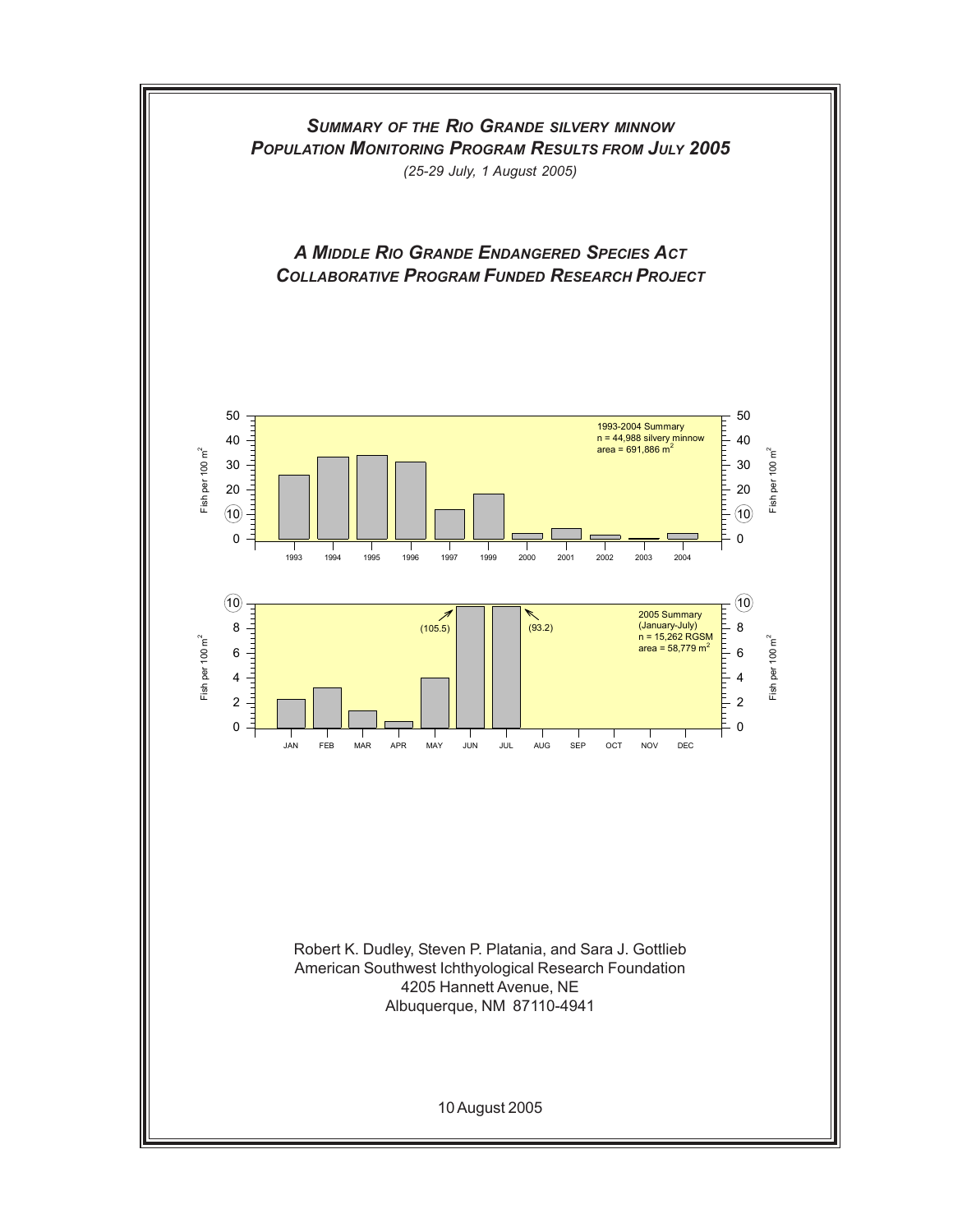## *SUMMARY OF THE RIO GRANDE SILVERY MINNOW POPULATION MONITORING PROGRAM RESULTS FROM JULY 2005 (25-29 July, 1 August 2005)*

prepared for:

## *MIDDLE RIO GRANDE ENDANGERED SPECIES ACT COLLABORATIVE PROGRAM*

under USBR contract:

## **Number 03CR408029**

U.S. Bureau of Reclamation Upper Colorado Regional Office 125 South State Street, Room 6107 Salt Lake City, UT 84138-1102

prepared by:

Robert K. Dudley, Steven P. Platania, and Sara J. Gottlieb American Southwest Ichthyological Research Foundation 4205 Hannett Avenue, NE Albuquerque, NM 87110-4941

submitted to:

U. S. Bureau of Reclamation 555 Broadway NE, Suite 100 Albuquerque, NM 87102-2352

10 August 2005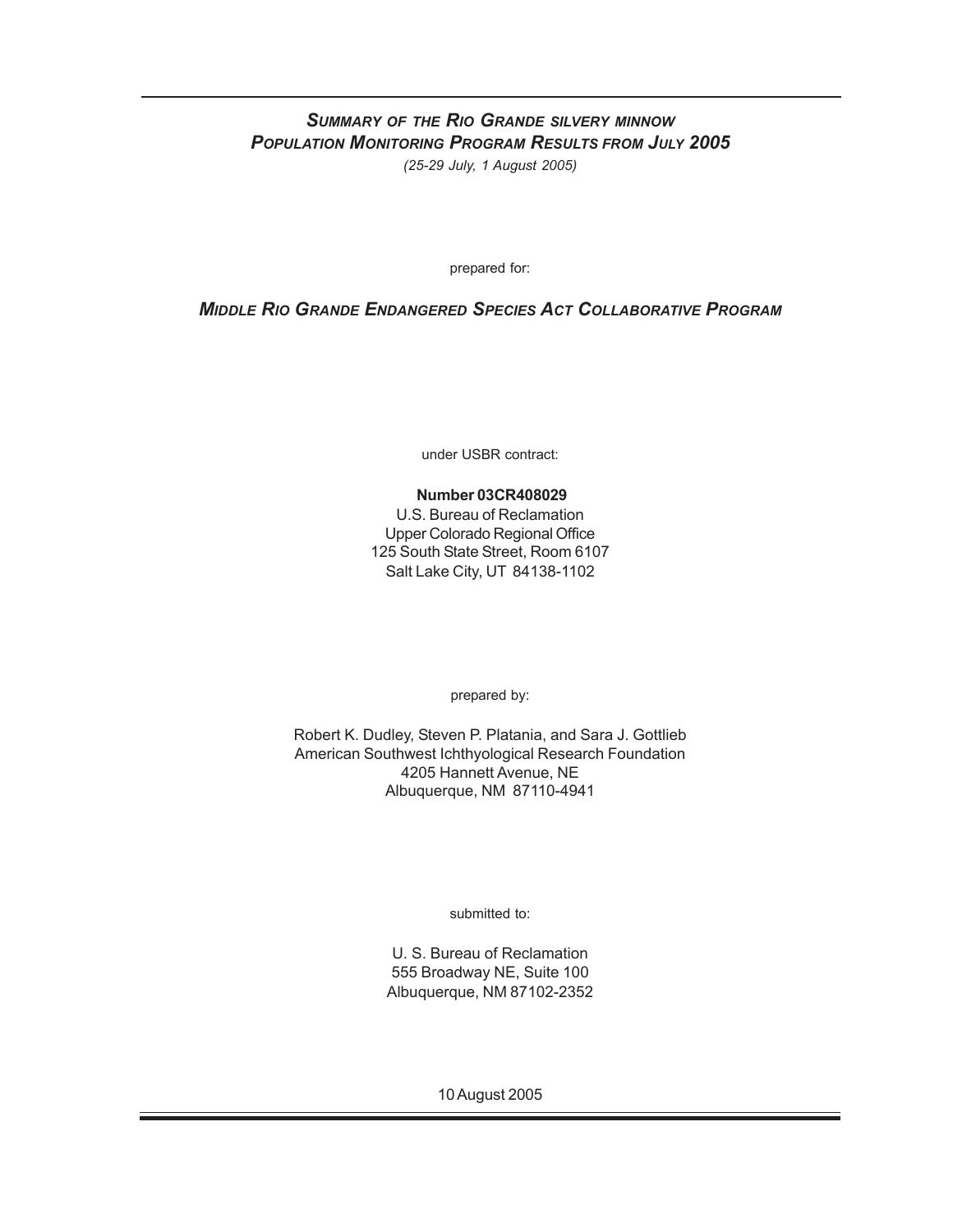## **SUMMARY OF OVERALL JULY 2005 POPULATION MONITORING EFFORTS**

The seventh sampling effort of the 2005 Rio Grande silvery minnow population monitoring program was conducted between 25-29 July, 1 August 2005 at 20 sites throughout the Middle Rio Grande. Five sites were located in the Angostura Reach, six sites in the Isleta Reach, and nine sites in the San Acacia Reach. A list of collection localities is appended (Table A-1).

Adult and juvenile fish were obtained by rapidly drawing a 3.1 m x 1.8 m small mesh (5 mm) seine through discrete mesohabitats. Rio Grande silvery minnow were counted and identified to ageclass. Other fishes were identified to species and enumerated, but age-class was not determined. Figures illustrating catch rates (number of fish per 100 m<sup>2</sup> sampled) were prepared for the ten focal species, including Rio Grande silvery minnow, for the purpose of comparisons between reaches.

During July 2005, a total of 14,252 fish were captured in the 8,229  $m^2$  (surface area) of water sampled. Rio Grande silvery minnow was the most abundant taxon (N=7,668) and comprised about 54% of the total catch. Rio Grande silvery minnow was present in 194 of 311 seine hauls with fish (ca. 62%) and was abundant in specific mesohabitats such as backwaters and pools. The majority of Rio Grande silvery minnow were found in the upper half of each sampling reach. Cumulative fish catch rate was 173.2 individuals per 100 m<sup>2</sup> sampled; nearly an order of magnitude higher than it was in April (22.0 individuals per 100 m<sup>2</sup> sampled). The overall abundance of fish (N=14,252) was comprised mostly of fish (primarily Rio Grande silvery minnow) from the Isleta and San Acacia reaches (N=12,347).

#### **SUMMARY OF JULY 2005 POPULATION MONITORING EFFORT BY RIVER REACH**

#### **Angostura Reach**

Sampling in the Angostura Reach took place on 28 July and 1 August 2005. While the discharge in the Rio Grande had increased greatly during May and June (peak was about 6,500 cfs), there was a gradual decline in flow throughout July. Discharge throughout the Angostura Reach declined from about 2,000 cfs to <400 cfs during July. The great decrease in flow resulted in reduced wetted habitats and loss of much of the over-bank flooded areas. While the total discharge during May and June was higher than it had been in nearly ten years, the flows at the end of July 2005 were comparable to what they were in July 2003. The return to low flow conditions happened over an extended time period in 2005, however, and may have allowed enough time for some percentage of the fish to move upstream to more permanent wetted habitats. Water clarity was highest in the uppermost portion of the Angostura Reach (Secchi depth ca. 20 cm) but there was little difference downstream of the confluence with the Jemez River as there had been in previous months. This is likely because to the decreased flows during July. Water temperatures recorded at the different sampling sites ranged from 21.1°C to 24.8°C and were warm enough to support rapid growth of larval and juvenile fish in appropriate low velocity habitats. The range of water temperatures was nearly identical to that recorded in May 2005. Several large backwaters and low velocity shoreline habitats with inundated terrestrial vegetation provided suitable nursery areas; many larval and juvenile fish were collected in these habitats. Rio Grande silvery minnow (N=583) was the most frequently collected taxon in the Angostura Reach during July 2005. The second most common species was red shiner (N=569). River carpsucker (N=121) were more numerous than in past months and were primarily found in shoreline run and pool habitats. Rio Grande silvery minnow was most numerous in the upper portion of the sampling reach. The Angostura Diversion Dam sampling site (Site #0) yielded many more Rio Grande silvery minnow than were collected in June 2005. The highest abundance of Rio Grande silvery minnow was recorded at the Bernalillo sampling site (Site #1). The increased water temperatures and elevated flows of late May and June resulted in successful spawning and recruitment by Rio Grande silvery minnow and several of the other taxa. However, the impact of low flows during July and later portions of the summer could ultimately limit the population. A better time to assess the conservation status of Rio Grande silvery minnow in the Angostura Reach will be in October.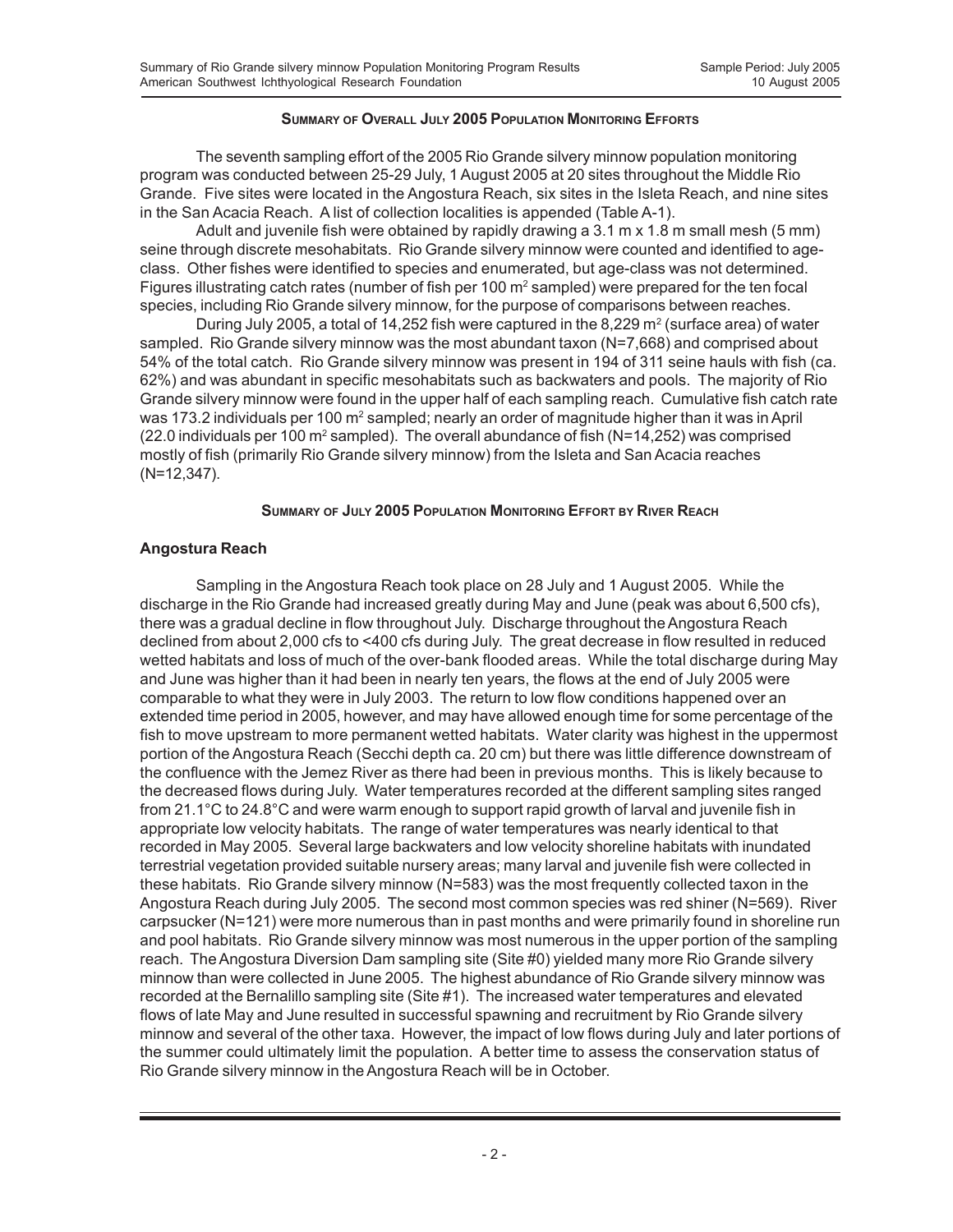## **Isleta Reach**

While discharge in the Rio Grande was substantially higher during June 2005 than it had been in the past several years, flows had rapidly dropped back down to summer 2002-2003 levels by July 2005. The large volume of water that covered many of the vegetated islands had receded, leaving a greatly reduced wetted area of the river channel. Decreased flows resulted in the formation of several isolated pools and had left large areas of the inundated floodplain isolated from the main river. Water temperatures in the Isleta Reach generally ranged from 22.5-25.7°C from morning (0900 h) to afternoon (1300 h); this was about a 3°C increase compared with May 2005. Water clarity was almost five times higher in July (Secchi depth 30-40 cm) compared to previous months at most sampling sites. This was likely because of decreased discharge and erosion of the banks. The Isleta Reach had the highest catch rate (257.6 fish/100 m<sup>2</sup>) of any of the sampling reaches in the Middle Rio Grande. However, flows had dropped precipitously in this reach during July which could lead to large losses of fish if this trend continues throughout the summer. Overall ichthyofaunal catch rates in the Angostura Reach (84.5 fish/100 m<sup>2</sup>) were lower compared to the Isleta Reach and had decreased markedly in the last month, primarily because of the decline in the abundance of Rio Grande silvery minnow.

## **San Acacia Reach**

Population monitoring was conducted in the San Acacia Reach (9 sites) of the Middle Rio Grande on 25 and between 27-28 July 2005. Water levels had decreased markedly since the beginning of the month but didn't reach their lowest levels until the middle of July. The decreased flow combined with high ambient temperatures resulted in very warm water temperatures in the San Acacia Reach in July 2005 (range=27.6-35.1°C) compared to May 2005 (range=21.0-25.7°C). The highest water temperatures were recorded at sites, such as Bosque del Apache (Site #15) where the channel was almost completely dry. These elevated water temperatures were recorded in the main channel, meaning that temperatures in static habitats (e.g., pools) were even higher. Elevated water temperatures combined with declining water quality are likely resulting in the loss of many fish in the San Acacia Reach. While the habitat was dominated by narrow main channel runs, some side channels and backwaters provided a variety of habitat conditions. The turbidity levels in the San Acacia Reach had declined since June but most sampling sites had a Secchi depth reading of <10 cm. The most commonly collected taxon during July 2005 in the San Acacia Reach was, by far, Rio Grande silvery minnow (N=3,561). Rio Grande silvery minnow were present at all sampling sites but were most abundant in the upper portion of the reach; the age-class structure was dominated by young-of-year individuals. The San Acacia Reach catch rate (177.7 fish/100 m²) was much higher than the catch rate in the Angostura Reach but lower than the catch rate in the Isleta Reach.

## **Conclusion**

Rio Grande silvery minnow (N=7,668) was widespread and abundant in the Middle Rio Grande during July 2005. This species was more than three times more numerous than the next mostabundant taxon (red shiner, N=2,041). Other common taxa included western mosquitofish (N=1,685), fathead minnow (N=1,085), and common carp (N=631). The abundance of Rio Grande silvery minnow during the early part of 2005, including July, indicates that the status of this species has improved markedly compared to spring of 2004. The high number of young-of-year silvery minnow in the San Acacia Reach (N=3,561) indicates that environmental conditions were adequate for successful recruitment. The vast majority of Rio Grande silvery minnow (ca. 92%) were found in the upstream-most portions of the Isleta or San Acacia reaches (see Table 4 and Figure 4). This trend was particularly pronounced in the San Acacia Reach where over 1,700 Rio Grande silvery minnow were found at the base of San Acacia Diversion Dam as compared to 304 in June 2005. The duration and magnitude of the spring runoff for 2005 appears to be similar to 1993-1995 and 1997. However, declining flows during July have resulted in a reduction in wetted habitats and river drying in the areas (Isleta and San Acacia reaches) that currently support the most Rio Grande silvery minnow.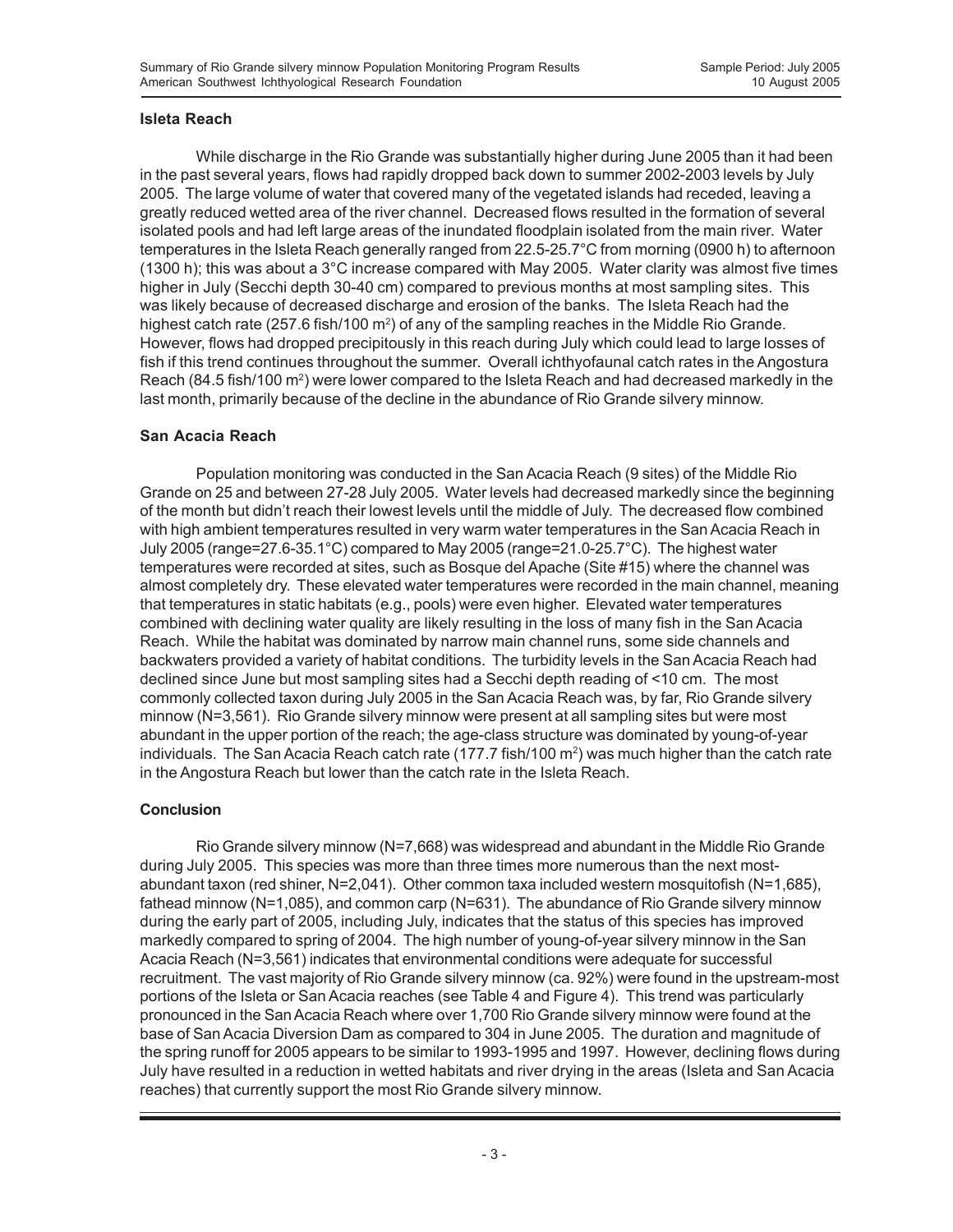

Figure 1. Map of the study area and sampling localities (numbered) for the 2005 Rio Grande silvery minnow population monitoring program. Sampling locality information that correspond with the numbered localities are provided in Appendix A (Table A-1).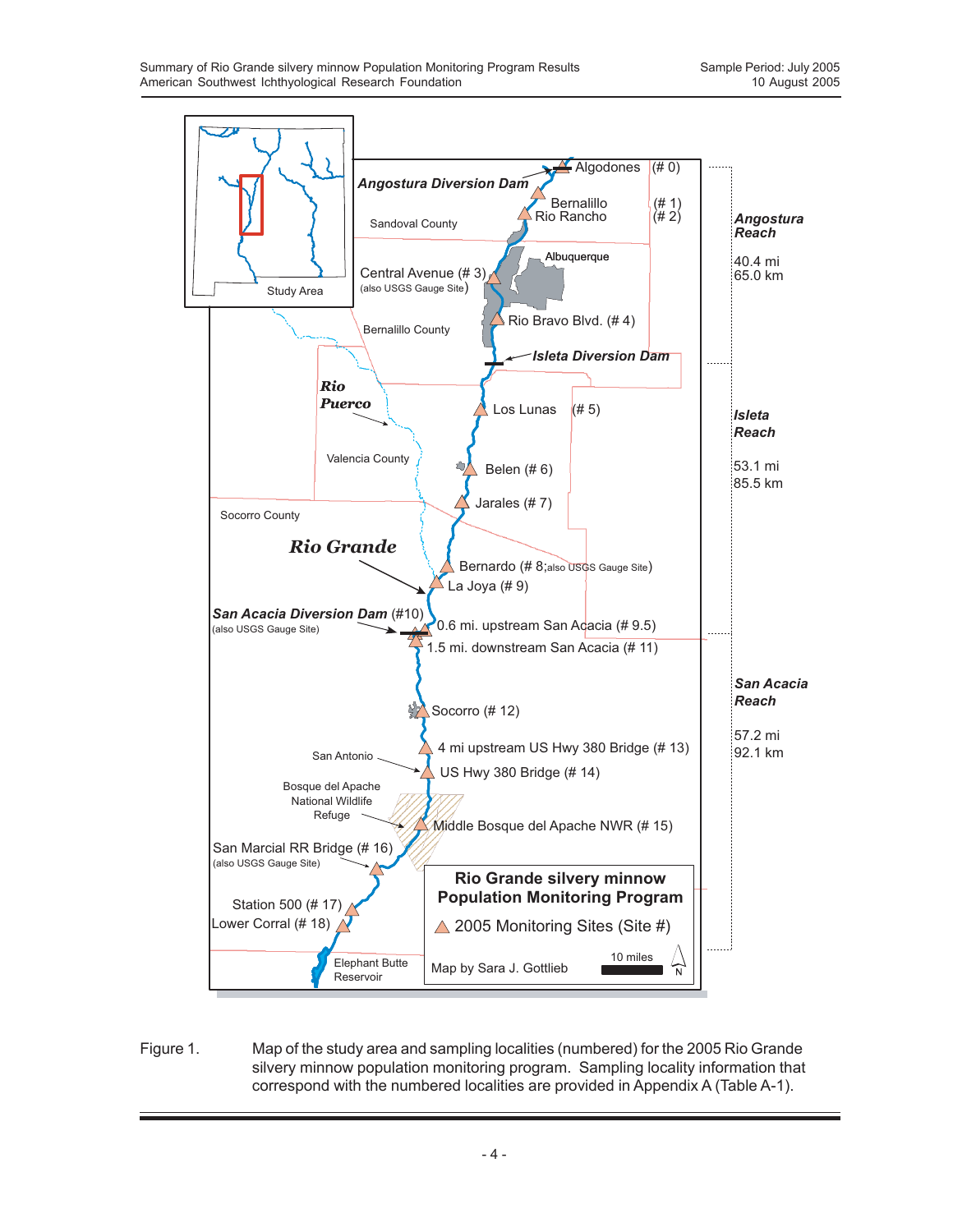

Figure 2. Discharge in the Rio Grande from January 2004 through July 2005 as recorded at seven U. S. Geological Survey (USGS) gauge stations. The Otowi Bridge gauge site is outside of the study area (ca. 25.5 river miles upstream of Cochiti Dam) and provided for reference. Discharge data are provisional and subject to change. \*Note: Bernardo discharge data (USGS 08332010) became temporarily unavailable on 13 January 2005 and data collection is now discontinued at that gauge.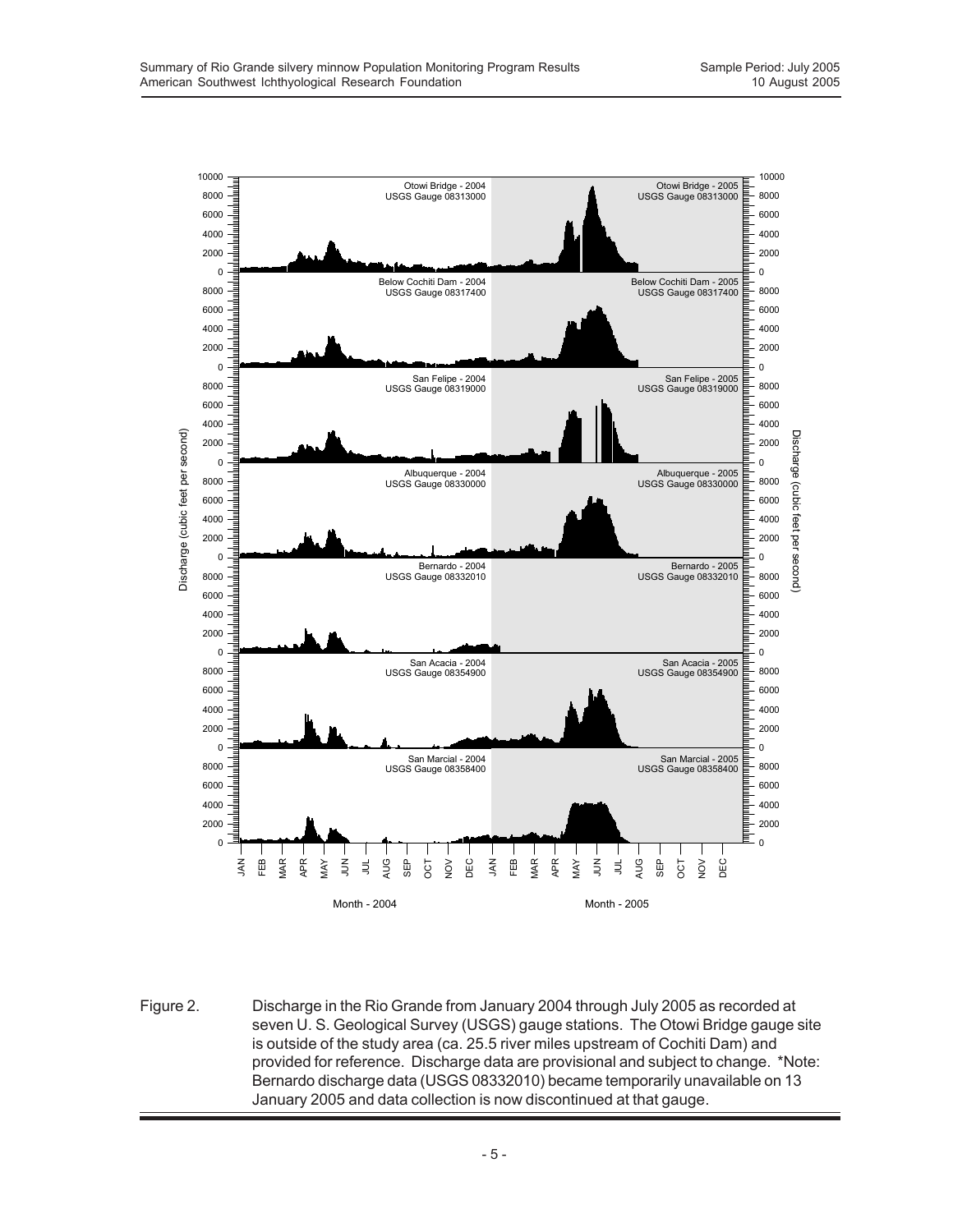## Table 1. Scientific and common names and species codes of fish collected in the Middle Rio Grande during the 1999-2004 Rio Grande silvery minnow population monitoring program.

| <b>Scientific Name</b>     | <b>Common Name</b>          | Code  |
|----------------------------|-----------------------------|-------|
| <b>Order Clupeiformes</b>  |                             |       |
| Family Clupeidae           | herrings                    |       |
|                            |                             | (GZS) |
| <b>Order Cypriniformes</b> |                             |       |
| <b>Family Cyprinidae</b>   | carps and minnows           |       |
|                            |                             | (RDS) |
|                            |                             | (CCA) |
|                            |                             | (RGC) |
|                            |                             |       |
|                            | silvery minnow <sup>1</sup> | (RGM) |
|                            |                             | (FHM) |
|                            |                             | (BHM) |
|                            |                             | (FHC) |
|                            |                             | (LND) |
| <b>Family Catostomidae</b> | suckers                     |       |
|                            |                             | (RCS) |
|                            |                             | (WHS) |
|                            |                             | (SMB) |
| <b>Order Siluriformes</b>  |                             |       |
| Family Ictaluridae         | North American catfishes    |       |
|                            |                             | (BBH) |
|                            |                             | (YBH) |
|                            |                             | (CCT) |
|                            |                             | (FCT) |
| <b>Order Salmoniformes</b> |                             |       |
| <b>Family Salmonidae</b>   | trouts and salmons          |       |
|                            |                             | (BNT) |
| Order Cyprinodontiformes   |                             |       |
| <b>Family Poeciliidae</b>  | livebearers                 |       |
|                            |                             | (MOS) |

<sup>1</sup> focal taxa represent the most abundant species present in recent Middle Rio Grande collections and species illustrated in monthly plots of data.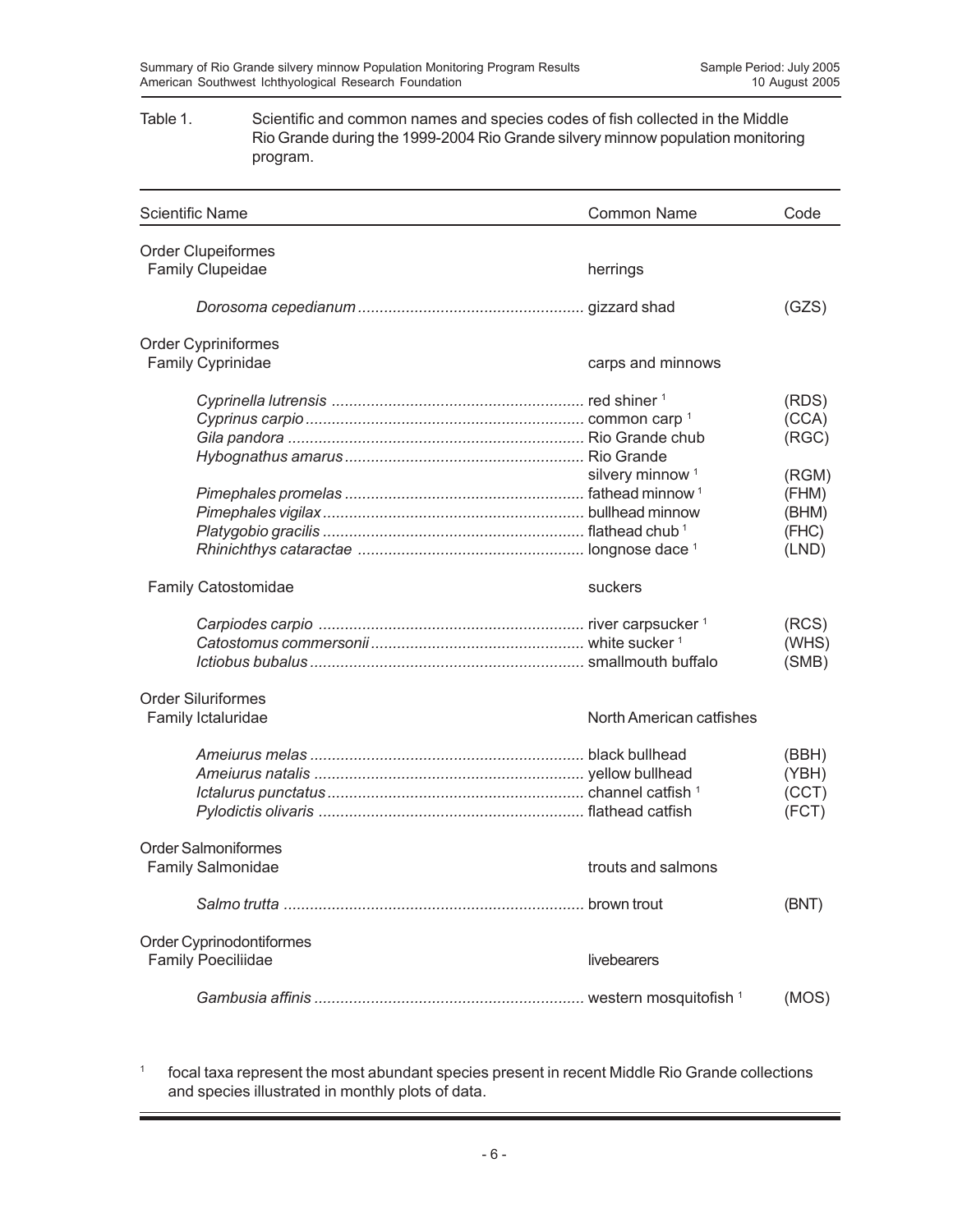## Table 1. Scientific and common names and species codes of fish collected in the Middle Rio Grande during the 1999-2004 Rio Grande silvery minnow population monitoring program (continued).

| <b>Scientific Name</b>                                   | <b>Common Name</b> | Code                                      |
|----------------------------------------------------------|--------------------|-------------------------------------------|
| <b>Order Perciformes</b><br><b>Family Percichthyidae</b> | temperate basses   |                                           |
|                                                          |                    | (WHB)                                     |
| <b>Order Perciformes</b><br><b>Family Centrarchidae</b>  | sunfishes          |                                           |
|                                                          |                    | (GNS)<br>(BGL)<br>(LMB)<br>(WCR)<br>(BCR) |
| Family Percidae                                          | perches            |                                           |
|                                                          |                    | (YWP)<br>(WLE)                            |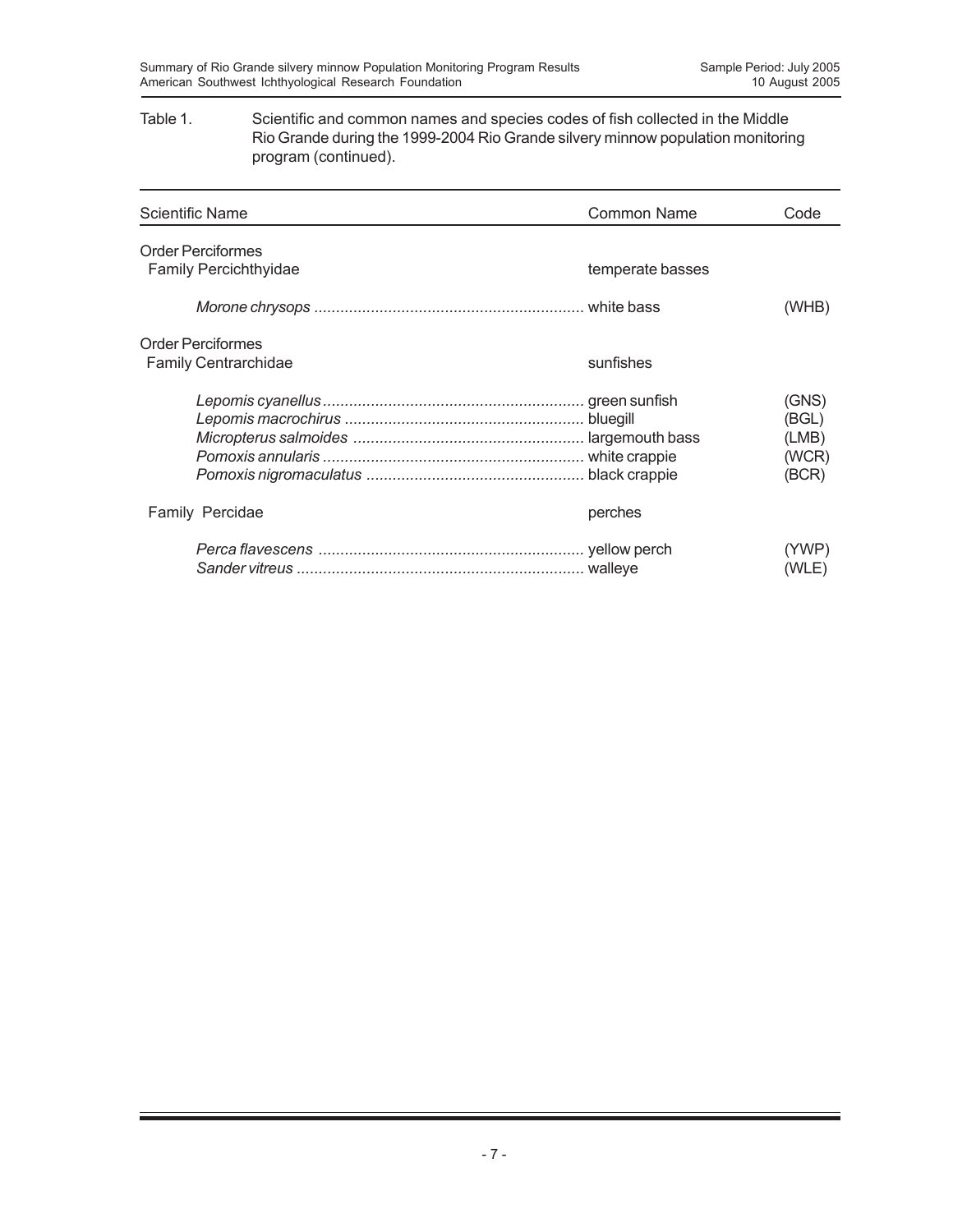## Table 2. Summary of the July 2005 Rio Grande silvery minnow population monitoring program results (species list is based on fish collected from 1999-2004).

|                                    | <b>RESIDENCE</b>              | <b>TOTAL NUMBER</b> | PERCENT (%)  | FREQUENCY OF            | % FREQUENCY             |
|------------------------------------|-------------------------------|---------------------|--------------|-------------------------|-------------------------|
| <b>SPECIES</b>                     | STATUS <sup>1</sup>           | OF SPECIMENS        | OF TOTAL     | OCCURRENCE <sup>2</sup> | OCCURRENCE <sup>2</sup> |
| <b>HERRINGS</b>                    |                               |                     |              |                         |                         |
| gizzard shad                       | I                             | 373                 | 2.62         | 8                       | 40                      |
| <b>CARPS AND MINNOWS</b>           |                               |                     |              |                         |                         |
| red shiner                         | Ν                             | 2,041               | 14.32        | 20                      | 100                     |
| common carp<br>Rio Grande chub     | $\mathbf{I}$<br>N             | 631                 | 4.43<br>0.00 | 20                      | 100                     |
| Rio Grande silvery minnow          | Ν                             | 7,668               | 53.80        | 20                      | 100                     |
| fathead minnow                     | N                             | 1,085               | 7.61         | 19                      | 95                      |
| bullhead minnow                    | $\overline{1}$                | 1                   | 0.01         | $\mathbf{1}$            | $\overline{5}$          |
| flathead chub<br>longnose dace     | N<br>N                        | 147<br>34           | 1.03<br>0.24 | 15<br>4                 | 75<br>20                |
| <b>SUCKERS</b>                     |                               |                     |              |                         |                         |
| river carpsucker                   | N                             | 244                 | 1.71         | 11                      | 55                      |
| white sucker<br>smallmouth buffalo | $\mathbf{I}$<br>N             | 69<br>110           | 0.48<br>0.77 | 6<br>$\overline{7}$     | 30<br>35                |
|                                    |                               |                     |              |                         |                         |
| <b>BULLHEAD CATFISHES</b>          |                               |                     |              |                         |                         |
| black bullhead<br>yellow bullhead  | ı<br>I                        | 3<br>$\mathbf{1}$   | 0.02<br>0.01 | 2<br>1                  | 10<br>$\overline{5}$    |
| channel catfish                    | ı                             | 124                 | 0.87         | 15                      | 75                      |
| flathead catfish                   | ı                             |                     | 0.00         |                         |                         |
| <b>TROUTS</b>                      |                               |                     |              |                         |                         |
| rainbow trout                      | I<br>$\overline{\phantom{a}}$ | 1                   | 0.01         | 1                       | $\overline{5}$          |
| brown trout                        |                               |                     | 0.00         |                         |                         |
| <b>LIVEBEARERS</b>                 |                               |                     |              |                         |                         |
| western mosquitofish               | I                             | 1,685               | 11.82        | 19                      | 95                      |
| <b>TEMPERATE BASSES</b>            |                               |                     |              |                         |                         |
| white bass                         | I                             | 24                  | 0.17         | 7                       | 35                      |
| <b>SUNFISHES</b>                   |                               |                     | 0.00         |                         |                         |
| green sunfish<br>bluegill          | I<br>N                        |                     | 0.00         |                         |                         |
| largemouth bass                    |                               | 10                  | 0.07         | 6                       | 30                      |
| white crappie                      | ı                             |                     | 0.00         |                         |                         |
| black crappie                      | ı                             |                     | 0.00         |                         |                         |
| <b>PERCHES</b>                     |                               |                     |              |                         |                         |
| yellow perch                       | ı<br>$\overline{1}$           | 1                   | 0.01<br>0.00 | 1                       | $\,$ 5 $\,$             |
| walleye                            |                               |                     |              |                         |                         |
| <b>TOTAL</b>                       |                               | 14,252              |              |                         |                         |

 $1$  N = native;  $1$  = introduced

2 Frequency and % frequency of occurrence are based on n=20 sample sites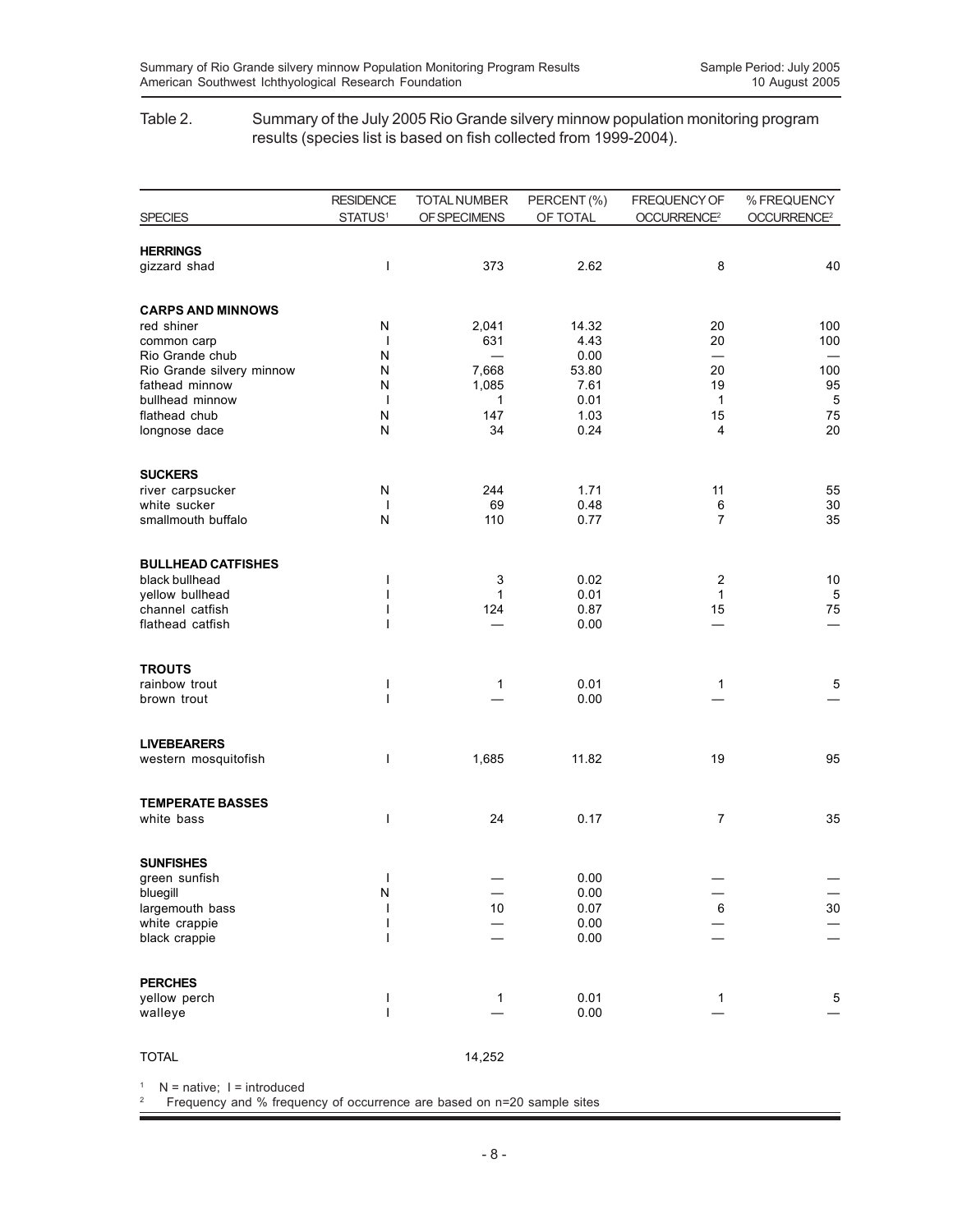| <b>SPECIES</b>                             | J<br>Α<br>N  | F<br>E<br>B      | Μ<br>A<br>R             | Α<br>P<br>R                               | M<br>Α<br>Y  | J<br>U<br>N     | J<br>U<br>Г  | Α<br>U<br>G | S<br>Ε<br>P | O<br>C<br>T | N<br>O<br>V | D<br>$\mathsf E$<br>C | Т<br>O<br>$\top$<br>Α<br>L |
|--------------------------------------------|--------------|------------------|-------------------------|-------------------------------------------|--------------|-----------------|--------------|-------------|-------------|-------------|-------------|-----------------------|----------------------------|
| <b>HERRINGS</b><br>gizzard shad            |              |                  |                         |                                           | 1            | 3               | 373          |             |             |             |             |                       | 377                        |
| <b>CARPS AND MINNOWS</b>                   |              |                  |                         |                                           |              |                 |              |             |             |             |             |                       |                            |
| red shiner                                 | 2,760        |                  | 935 2,243 1,344         |                                           | 718          |                 | 830 2,041    |             |             |             |             |                       | 10,871                     |
| common carp                                | 3            | 3                | 3                       | 6                                         | 80           | 167             | 631          |             |             |             |             |                       | 893                        |
| Rio Grande chub                            | —            |                  |                         |                                           |              |                 |              |             |             |             |             |                       |                            |
| Rio Grande silvery minnow                  | 248          | 330              | 133                     | 46                                        |              | 234 6,603 7,668 |              |             |             |             |             |                       | 15,262                     |
| fathead minnow                             | 356          | 144              | 171                     | 53                                        | 67           |                 | 762 1,085    |             |             |             |             |                       | 2,638                      |
| bullhead minnow<br>flathead chub           | 112          | 1<br>187         | 4<br>181                | 181                                       | 136          | 217             | 1<br>147     |             |             |             |             |                       | 6<br>1,161                 |
| longnose dace                              | 1            | 14               | 20                      | 83                                        | 54           | 107             | 34           |             |             |             |             |                       | 313                        |
| <b>SUCKERS</b>                             |              |                  |                         |                                           |              |                 |              |             |             |             |             |                       |                            |
| river carpsucker                           | 19           | 20               | 41                      | 4                                         | 148          | 15              | 244          |             |             |             |             |                       | 491                        |
| white sucker<br>smallmouth buffalo         | 16           | 59               | 43                      |                                           | 30 1,311     | 262<br>51       | 69<br>110    |             |             |             |             |                       | 1,790<br>161               |
| <b>BULLHEAD CATFISHES</b>                  |              |                  |                         |                                           |              |                 |              |             |             |             |             |                       |                            |
| black bullhead                             |              |                  |                         |                                           |              |                 | 3            |             |             |             |             |                       | 3                          |
| yellow bullhead                            |              | $\boldsymbol{2}$ |                         | $\mathbf{1}$                              |              |                 | 1            |             |             |             |             |                       | 4                          |
| channel catfish<br>flathead catfish        | $\,6\,$      | 49               | 35                      | 70                                        | 8            | 16              | 124          |             |             |             |             |                       | 308                        |
| <b>TROUTS</b>                              |              |                  |                         |                                           |              |                 |              |             |             |             |             |                       |                            |
| rainbow trout                              |              |                  |                         |                                           |              |                 | 1            |             |             |             |             |                       | 1                          |
| brown trout                                |              |                  |                         |                                           |              |                 |              |             |             |             |             |                       |                            |
| <b>LIVEBEARERS</b><br>western mosquitofish | 64           | 146              | 60                      | 62                                        | 109          |                 | 235 1,685    |             |             |             |             |                       | 2,361                      |
|                                            |              |                  |                         |                                           |              |                 |              |             |             |             |             |                       |                            |
| <b>TEMPERATE BASSES</b><br>white bass      |              |                  |                         |                                           |              |                 | 24           |             |             |             |             |                       | 24                         |
| <b>SUNFISHES</b>                           |              |                  |                         |                                           |              |                 |              |             |             |             |             |                       |                            |
| green sunfish                              |              |                  |                         |                                           |              |                 |              |             |             |             |             |                       |                            |
| bluegill<br>largemouth bass                |              | $\overline{1}$   | $\overline{\mathbf{1}}$ |                                           |              | $\overline{2}$  | 10           |             |             |             |             |                       | 14                         |
| white crappie                              | $\mathbf{1}$ |                  |                         |                                           |              | $\overline{4}$  |              |             |             |             |             |                       | 5                          |
| black crappie                              |              |                  |                         |                                           |              |                 |              |             |             |             |             |                       |                            |
| <b>PERCHES</b>                             |              |                  |                         |                                           |              |                 |              |             |             |             |             |                       |                            |
| yellow perch<br>walleye                    |              |                  |                         |                                           | $\mathbf{1}$ | 3               | $\mathbf{1}$ |             |             |             |             |                       | 4<br>1                     |
| <b>TOTAL</b>                               |              |                  |                         | 3,586 1,891 2,935 1,880 2,867 9,277 14252 |              |                 |              |             |             |             |             |                       | 36,688                     |

# Table 3. Summary of the monthly 2005 Rio Grande silvery minnow population monitoring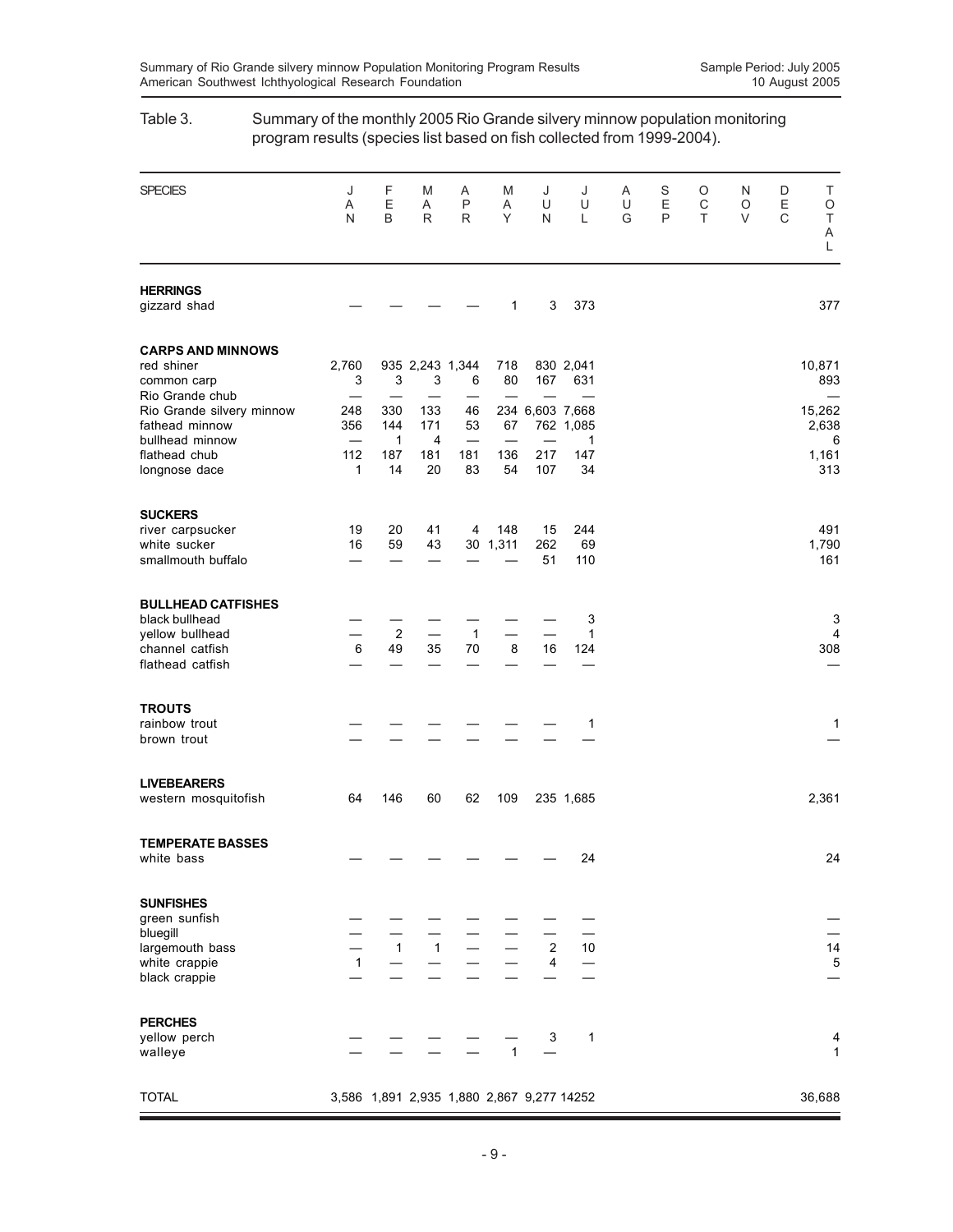## Table 4. Summary of the monthly catch or Rio Grande silvery minnow, by site and reach, during the 2005 Rio Grande silvery minnow population monitoring program. Numerals in pararenthesis are the number of silvery minnow in a site collection that were marked (subset of the total). REACH J F M A M J J A S O N D T Site Number A E A P A U U U E C O E O Site Name N B R R Y N L G P T V C T A L **ANGOSTURA REACH** 0 Angostura Dam — — — 3 — 1 53 57 1 Bernalillo 20 68 36 5(1) 6(1) 146 295 576 2 Rio Rancho 147(4) 137(8) 25 7(1) 3(2) 578(1) 26 923 3 Central Ave (Abq)  $\begin{array}{cccc} 3 & 2 & 27 & 2 & 554 \\ 4 & 1 & 1 & 1 & 1 & 1 & 2 \end{array}$ <br>
7 64(17) 12 27 27 2554 4 Rio Bravo (Abq) 4(1) 19(7) 15 — — 325 147 510 Angostura Reach Total 178 288 88 42 11 1,604 583 2,794 **ISLETA REACH** 5 Los Lunas 3 11 2 1 5 798 556 1,376 6 Belen 1 4 3 — 3 1,268 1,885 3,164 7 Jarales 30 — — — — 1,059 417 1,506 1 Variation 1991 120 130 1 1 1 1059 117<br>
8 US Hwy 60 Bernardo 18 1 1 - 35 390 430<br>
9 South of Bernardo 18 1 5 2 1 - 207 148 363<br>
9 South of Bernardo 19 5 2 1 - 207 148 9 South of Bernardo  $\begin{array}{cccc} 5 & 2 & 1 & - & - & 207 \\ 10 & \text{North of San Acacia} & 1 & - & - & - & 2 \end{array}$ 10 North of San Acacia 1 — — — 2 88 91 91 Isleta Reach Total 48 18 7 1 43 3,724 3,524 7,365 **SAN ACACIA REACH** 10 San Acacia Dam 3 — 16 2 — 304 1,729 2,054 11 S of San Acacia 13 15 14 1 - 73 1,093 1,209<br>
12 Socorro 13 15 14 - 73 1,093 1,097<br>
13 1,077 13 North of US Hwy 380 - 6 - - - 173 179 179 12 Socorro 3 — 1 — — 544 529 1,077 12 Socorro<br>
13 North of US Hwy 380  $\begin{array}{cccccccc} 3 & - & 1 & - & - & 544 & 529 & & 1,077 \\ - & 6 & - & - & - & - & - & 173 & & 179 \\ 14 & 18 & 18980 & & 1 & - & - & - & 2 & 54 & 13 & & 139 \\ 15 & 16 & 5a<sub>1</sub>Marcial & & & - & - & 1 & - & 177 & 104 & 12 & & 294 \\ 17 & 50<sub>2</sub> & 1 & 10 & 2 & &$ 14 US Hwy 380 1 — — — — 129 9 139 15 Bosque del Apache 2 — — 2 54 13 71<br>16 San Marcial — — 1 — 177 104 12 294 16 San Marcial — — 1 — 177 104 12<br>17 South of San Marcial — — — 1 10 2<br>18 South of San Marcial — 3 6 — – 57 1 17 South of San Marcial — — — — — 1 10 2<br>18 South of San Marcial — 3 6 — — 57 1 18 South of San Marcial San Acacia Reach Total 22 24 38 3 180 1,275 3,561 5,103 5,103 **MONTHLY TOTALS** 248 330 133 46 234 6,603 7,668 15,262 15,262 J FMA MJ J ASO ND T AEAP AUU UEC OE O NBRR YNL GPT VC T A L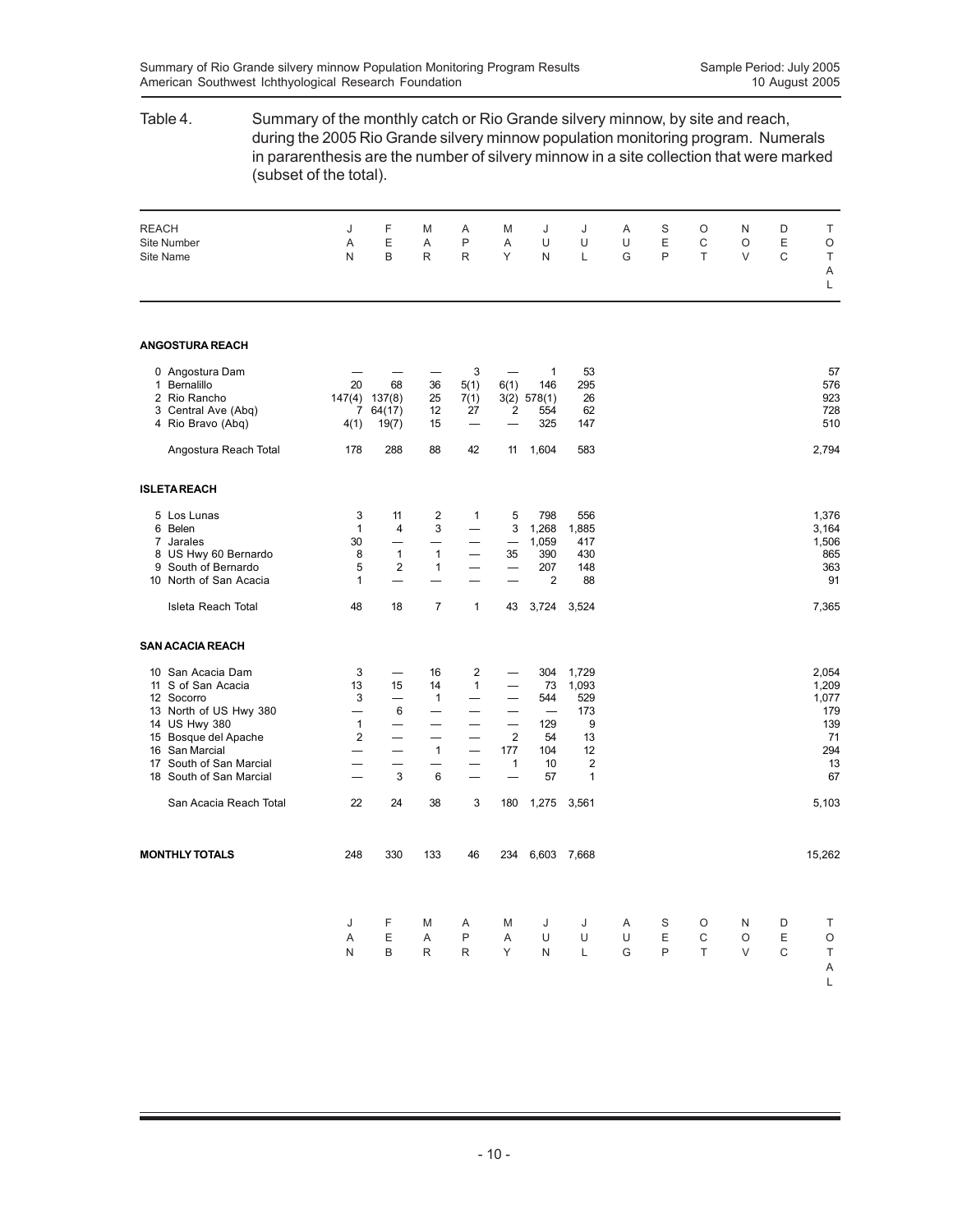

Figure 3. Catch rates, for the 10 focal species, by river reach during July 2005 at Rio Grande silvery minnow population monitoring program collection sites (see Table A-1 for fish species codes). An arrow indicates the Rio Grande silvery minnow (RGM) histogram bar.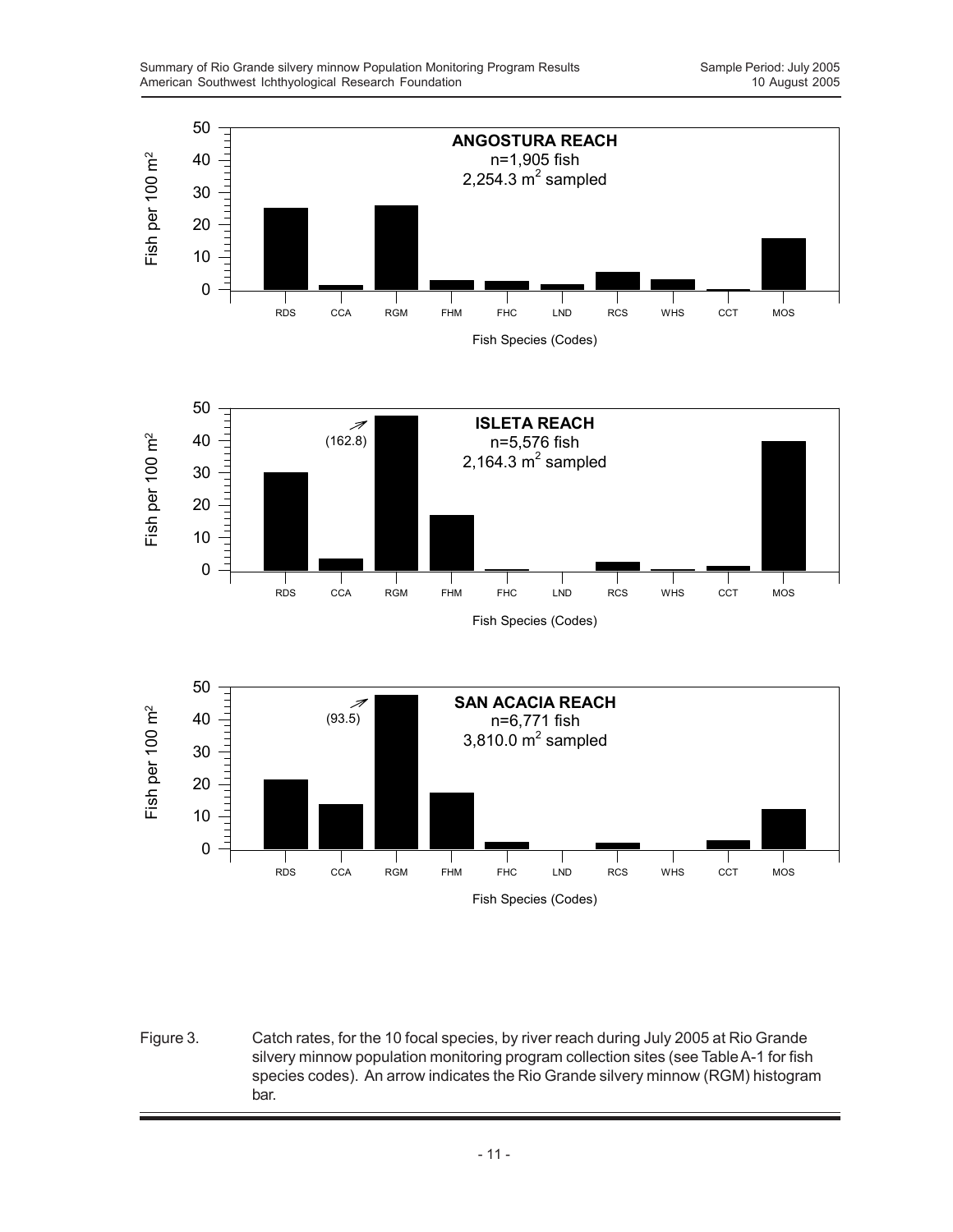

Figure 4. Catch rates for ten focal species (upper graph\*), including Rio Grande silvery minnow, (RGM; lower graph\*) during July 2005 at Rio Grande silvery minnow population monitoring program collection sites (see Table A-1 for fish species codes).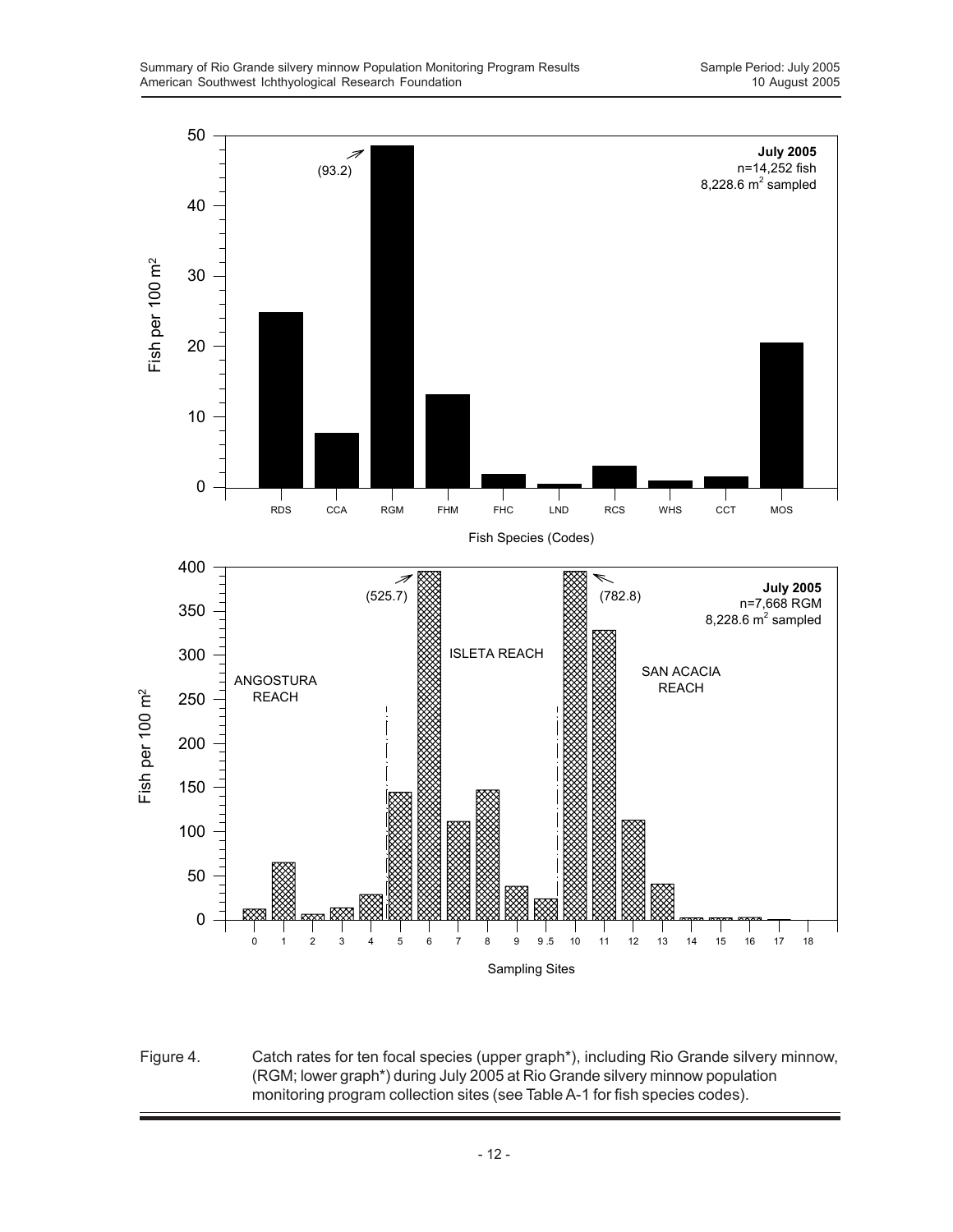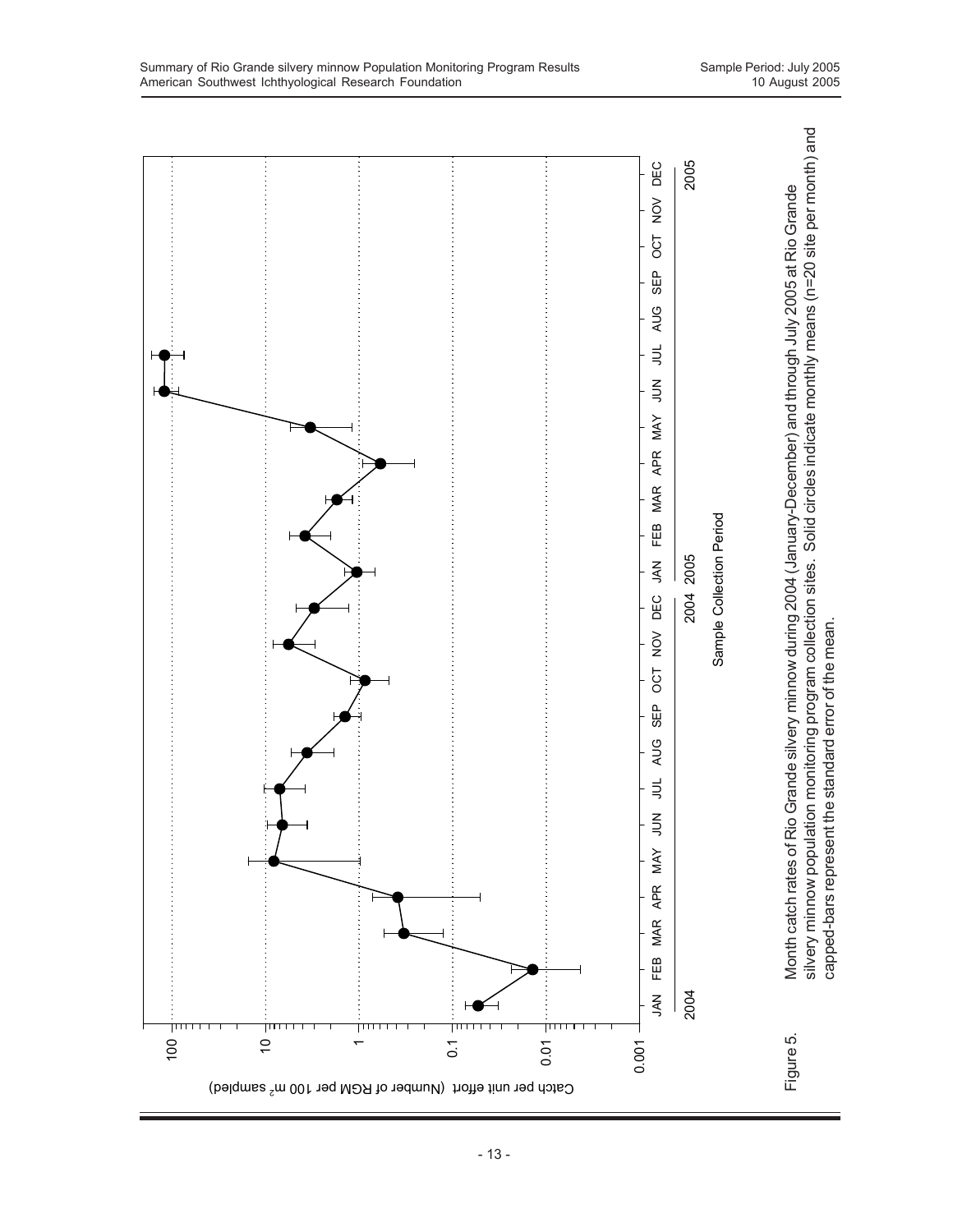# APPENDIX A.

Collection localities of the 2005 Rio Grande silvery minnow population monitoring program.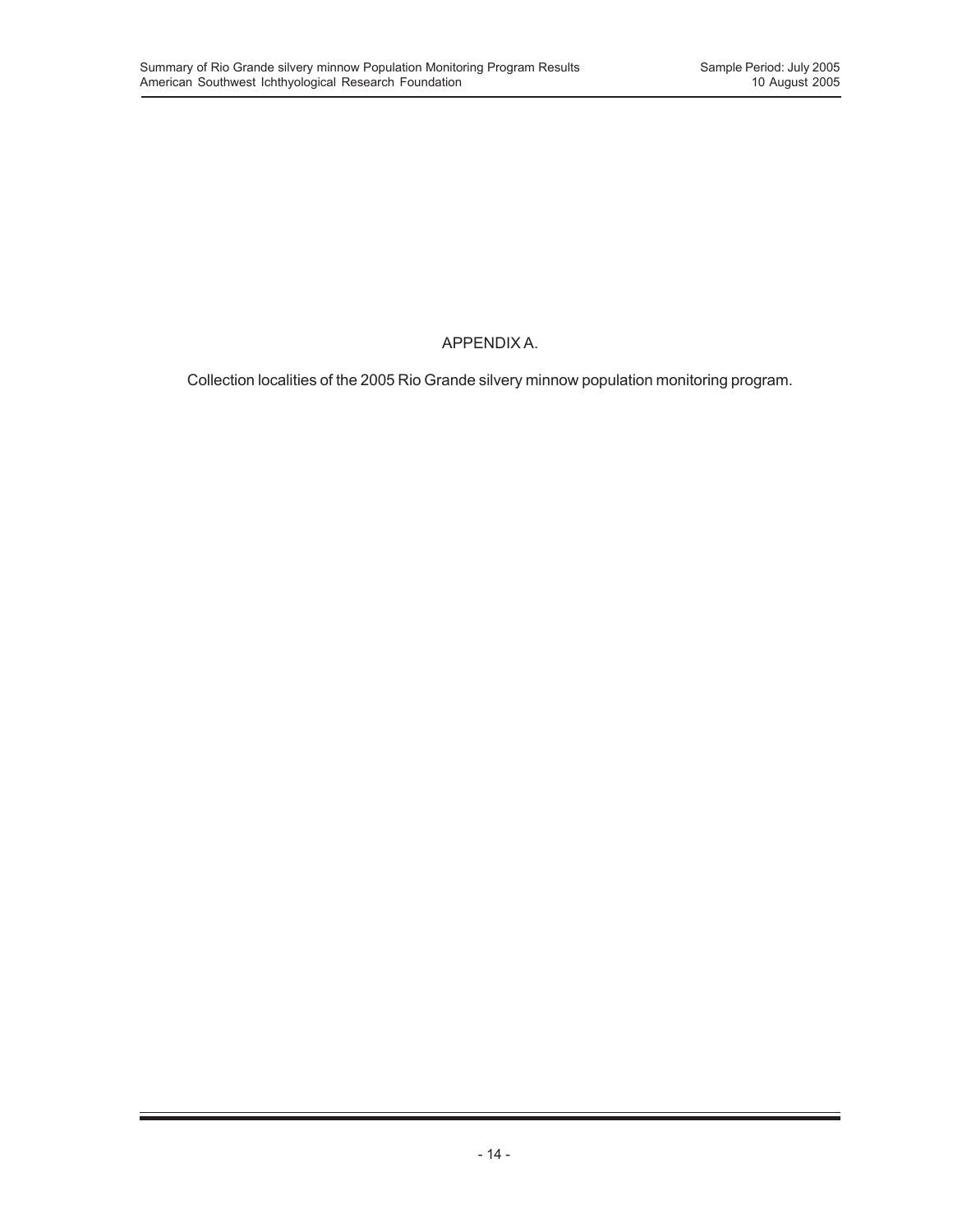## Table A-1. Collection localities of the 2005 Rio Grande silvery minnow population monitoring program.

| Site # | Site Locality |
|--------|---------------|
|        |               |

## **ANGOSTURA REACH SITES SITE #**

- 0 New Mexico, Sandoval County, Rio Grande, below Angostura Diversion Dam, Algodones. River Mile 209.7 SAN FELIPE PUEBLO QUADRANGLE 3916006 N 363811 E
- 1 New Mexico, Sandoval County, Rio Grande, at US Highway 550 bridge crossing, (formerly NM State Highway 44 bridge crossing), Bernalillo. River Mile 203.8 BERNALILLO QUADRANGLE 3909722 N 358543 E
- 2 New Mexico, Sandoval County, Rio Grande, ca. 4 miles downstream of US Highway 550 bridge crossing, at Rio Rancho Wastewater Treatment Plant, Rio Rancho. River Mile 200.0 BERNALILLO QUADRANGLE 3905355 N 354772 E
- 3 New Mexico, Bernalillo County, Rio Grande, at Central Avenue (US Highway 66) bridge crossing, Albuquerque. ALBUQUERQUE WEST QUADRANGLE 3884094 N 346840 E
- 4 New Mexico, Bernalillo County, Rio Grande, at Rio Bravo Boulevard bridge crossing, Albuquerque. River Mile 178.3 ALBUQUERQUE WEST QUADRANGLE 3877163 N 347554 E

## **ISLETA REACH SITES SITE #**

- 5 New Mexico, Valencia County, Rio Grande, at Los Lunas (NM State Highway 49) bridge crossing, Los Lunas. River Mile 161.4 LOS LUNAS QUADRANGLE 3852531 N 342898 E
- 6 New Mexico, Valencia County, Rio Grande, ca. 1.0 miles upstream of NM State Highway 309/6 bridge crossing, Belen. River Mile 151.5 TOME QUADRANGLE 3837061 N 339972 E
- 7 New Mexico, Valencia County, Rio Grande, ca. 2.2 miles upstream of NM State Highway 346 bridge crossing (near Transwestern Natural Gas Pipeline crossing), Jarales. River Mile 143.2 VEGUITA QUADRANGLE 3827329 N 338136 E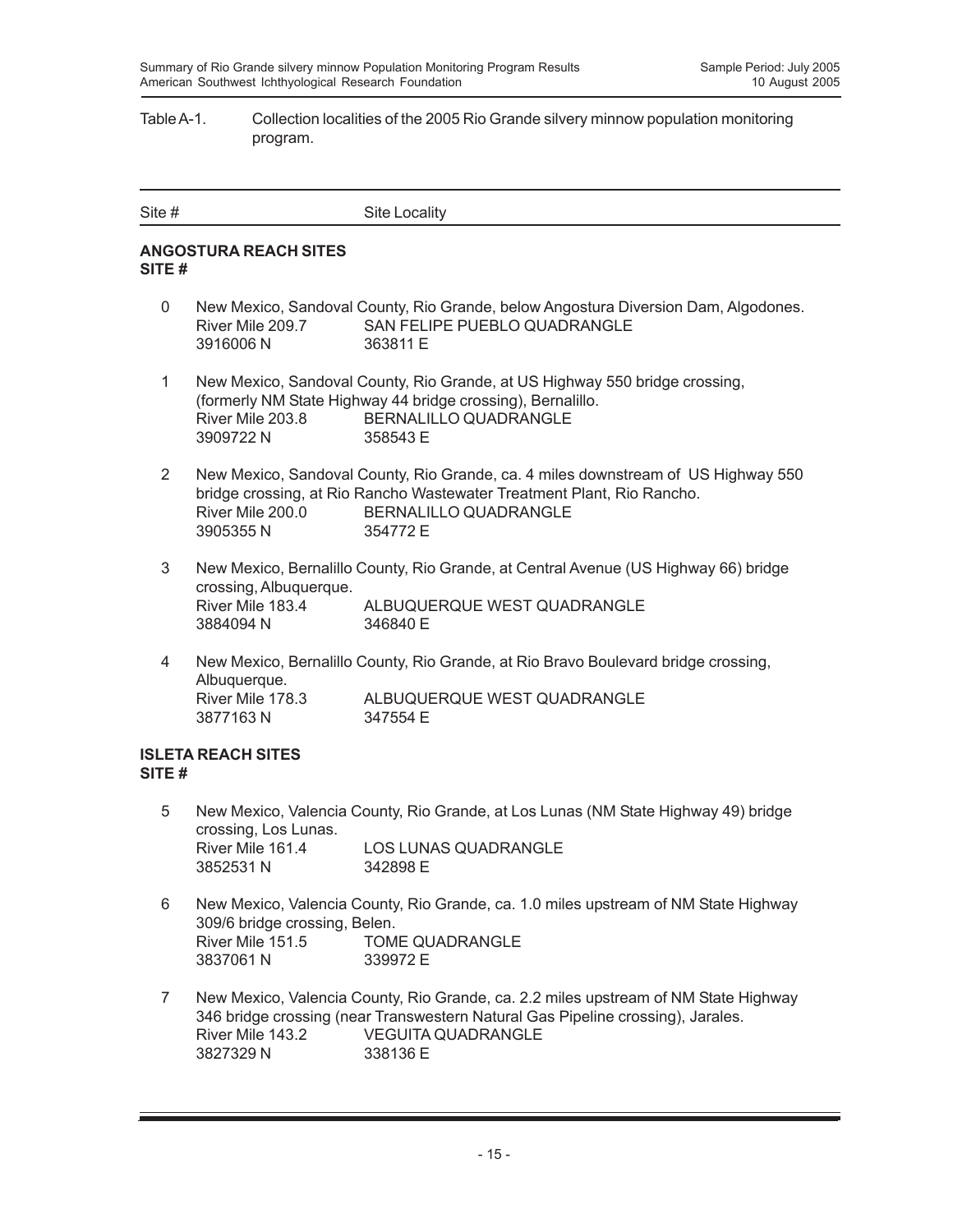## Table A-1. Collection localities of the 2005 Rio Grande silvery minnow population monitoring program (continued).

| Site # | Site Locality |
|--------|---------------|
|        |               |

## **ISLETA REACH SITES (continued) SITE #**

- 8 New Mexico, Socorro County, Rio Grande, at US Highway 60 bridge crossing, Bernardo. River Mile 130.6 ABEYTAS QUADRANGLE 3809726 N 334604 E
- 9 New Mexico, Socorro County, Rio Grande, ca. 3.5 miles downstream of US Highway 60 bridge crossing, La Joya. River Mile 127.0 ABEYTAS QUADRANGLE 3805229 N 331094 E
- 9.5 New Mexico, Socorro County, Rio Grande, ca. 0.6 miles upstream of San Acacia Diversion Dam, San Acacia. River Mile 116.8 LA JOYA QUADRANGLE 3792603 N 327902 E

#### **SAN ACACIA REACH SITES SITE #**

- 10 New Mexico, Socorro County, Rio Grande, directly below San Acacia Diversion Dam, San Acacia. River Mile 116.2 SAN ACACIA QUADRANGLE 3791977 N 326162 E
- 11 New Mexico, Socorro County, Rio Grande, ca. 1.5 miles downstream of San Acacia Diversion Dam, San Acacia. River Mile 114.6 LEMITAR QUADRANGLE 3790442 N 325263 E
- 12 New Mexico, Socorro County, Rio Grande, 0.5 miles upstream of the Low Flow Conveyance Channel bridge, east and upstream of Socorro Wastewater Treatment Plant, Socorro. River Mile 99.5 LOMA DE LAS CANAS QUADRANGLE 3771043 N 327097 E
- 13 New Mexico, Socorro County, Rio Grande, ca. 4.0 miles upstream of US Highway 380 bridge crossing, San Antonio. River Mile 91.7 SAN ANTONIO QUADRANGLE 3761283 N 328140 E
- 14 New Mexico, Socorro County, Rio Grande, at US Highway 380 bridge crossing, San Antonio.<br>River Mile 87.1 SAN ANTONIO QUADRANGLE 3754471 N 328914 F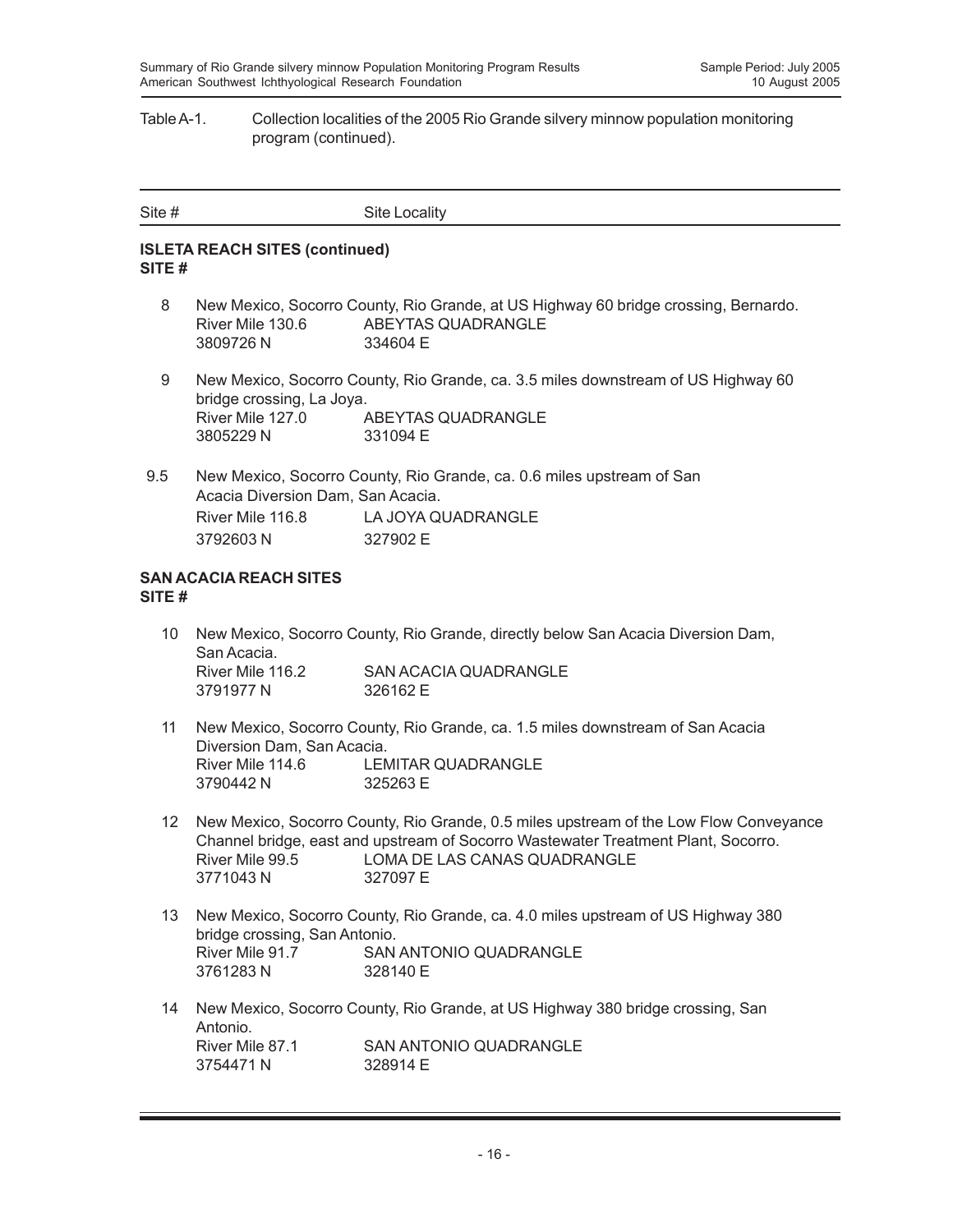## Table A-1. Collection localities of the 2005 Rio Grande silvery minnow population monitoring program (continued).

| Site # | Site Locality |
|--------|---------------|

## **SAN ACACIA REACH SITES (continued) SITE #**

- 15 New Mexico, Socorro County, Rio Grande, directly east of Bosque del Apache National Wildlife Refuge headquarters, San Antonio. River Mile 79.1 SAN ANTONIO, SE QUADRANGLE 3740839 N 327055 E
- 16 New Mexico, Socorro County, Rio Grande, at the San Marcial railroad crossing, San Marcial. River Mile 68.6 SAN MARCIAL QUADRANGLE<br>3728347 N 315284 E 3728347 N
- 17 New Mexico, Socorro County, Rio Grande, at its former confluence with the Low Flow Conveyance Channel and 16 miles downstream of the southern end of the Bosque del Apache National Wildlife Refuge, San Marcial. River Mile 60.5 PARAJE WELL QUADRANGLE 3718178 N 309487 E
- 18 New Mexico, Socorro County, Rio Grande, ca. 19 miles downstream of the southern end of the Bosque del Apache National Wildlife Refuge, San Marcial. River Mile 57.7 PARAJE WELL QUADRANGLE 3714740 N 307380 E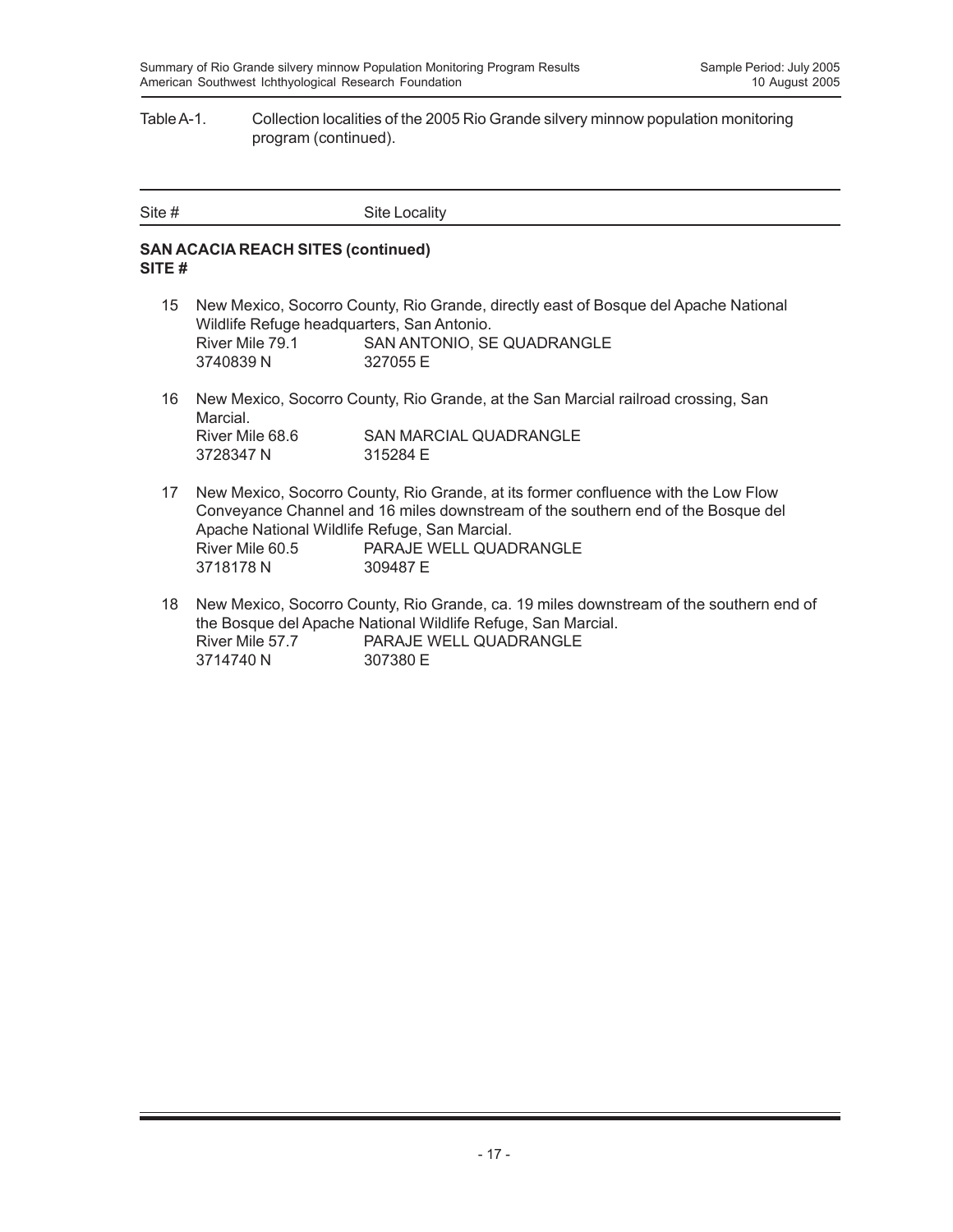## APPENDIX B.

Ichthyofaunal composition of the July 2005 Rio Grande silvery minnow population monitoring efforts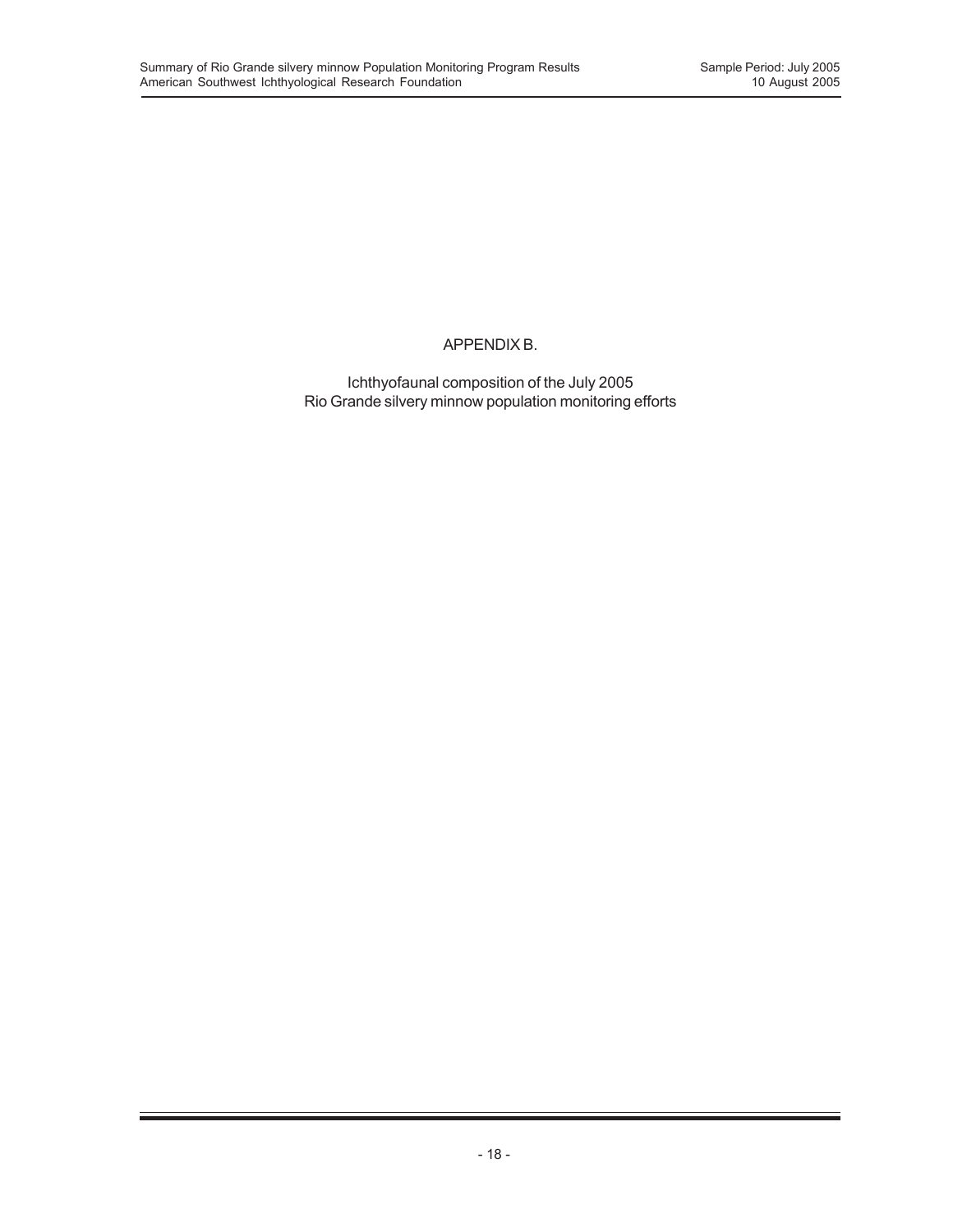|                                                                | New Mexico: Sandoval Co., Rio Grande Drainage                              |           |                             |  |
|----------------------------------------------------------------|----------------------------------------------------------------------------|-----------|-----------------------------|--|
| Rio Grande, directly below Angostura Diversion Dam, Algodones. | Site Number: 0                                                             |           |                             |  |
| 27 July 2005                                                   | <b>RKD05-136</b>                                                           |           | River Mile: 209.7           |  |
|                                                                | UTM Easting: 363811 UTM Northing: 3916006 Zone: 13 Quad: San Felipe Pueblo |           |                             |  |
|                                                                | L.E. Renfro and C.C. McBride                                               |           | Effort: $429.8 \text{ m}^2$ |  |
| <b>FAMILY</b>                                                  |                                                                            | N         |                             |  |
| 76                                                             | Cyprinella lutrensis                                                       | 297       |                             |  |
| 76                                                             | Cyprinus carpio                                                            | 1         |                             |  |
| 76                                                             | Hybognathus amarus*                                                        | 53        |                             |  |
| 76                                                             | Pimephales promelas                                                        | 23        |                             |  |
| 76                                                             | Platygobio gracilis                                                        | 3         |                             |  |
| 81                                                             | Catostomus commersoni                                                      | 14        |                             |  |
| 143                                                            | Oncorhynchus mykiss                                                        | 1         |                             |  |
| 212                                                            | Gambusia affinis                                                           | 17        |                             |  |
| 294                                                            | Micropterus salmoides                                                      | 1         |                             |  |
|                                                                | * Hybognathus amarus by age class:                                         |           |                             |  |
|                                                                |                                                                            | age-0: 52 |                             |  |

age-1: 1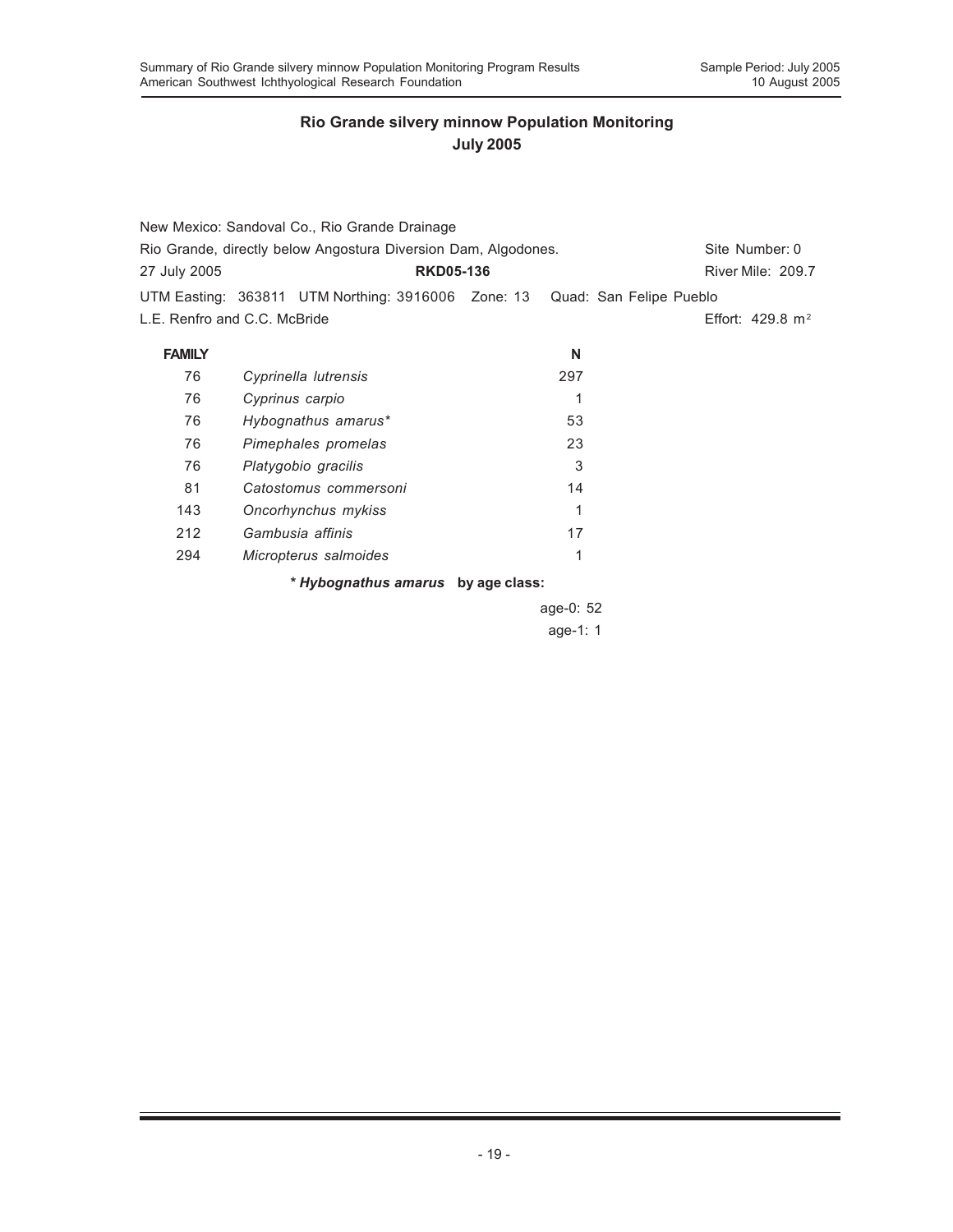|                                                                                   | New Mexico: Sandoval Co., Rio Grande Drainage                       |                |                             |
|-----------------------------------------------------------------------------------|---------------------------------------------------------------------|----------------|-----------------------------|
| Rio Grande, at US HWY 550 (formerly NM State HWY 44) bridge crossing, Bernalillo. | Site Number: 1                                                      |                |                             |
| 27 July 2005                                                                      | <b>RKD05-137</b>                                                    |                | River Mile: 203.8           |
|                                                                                   | UTM Easting: 358543 UTM Northing: 3909722 Zone: 13 Quad: Bernalillo |                |                             |
|                                                                                   | L.E. Renfro and C.C. McBride                                        |                | Effort: $452.8 \text{ m}^2$ |
| <b>FAMILY</b>                                                                     |                                                                     | N              |                             |
| 76                                                                                | Cyprinella lutrensis                                                | 7              |                             |
| 76                                                                                | Cyprinus carpio                                                     | 6              |                             |
| 76                                                                                | Hybognathus amarus*                                                 | 295            |                             |
| 76                                                                                | Pimephales promelas                                                 | $\overline{2}$ |                             |
| 76                                                                                | Platygobio gracilis                                                 | 12             |                             |
| 76                                                                                | Rhinichthys cataractae                                              | 25             |                             |
| 81                                                                                | Catostomus commersoni                                               | 20             |                             |
| 212                                                                               | Gambusia affinis                                                    | 43             |                             |
| 283                                                                               | Morone chrysops                                                     | 2              |                             |
| 294                                                                               | Micropterus salmoides                                               | 1              |                             |
|                                                                                   | * Hybognathus amarus by age class:                                  |                |                             |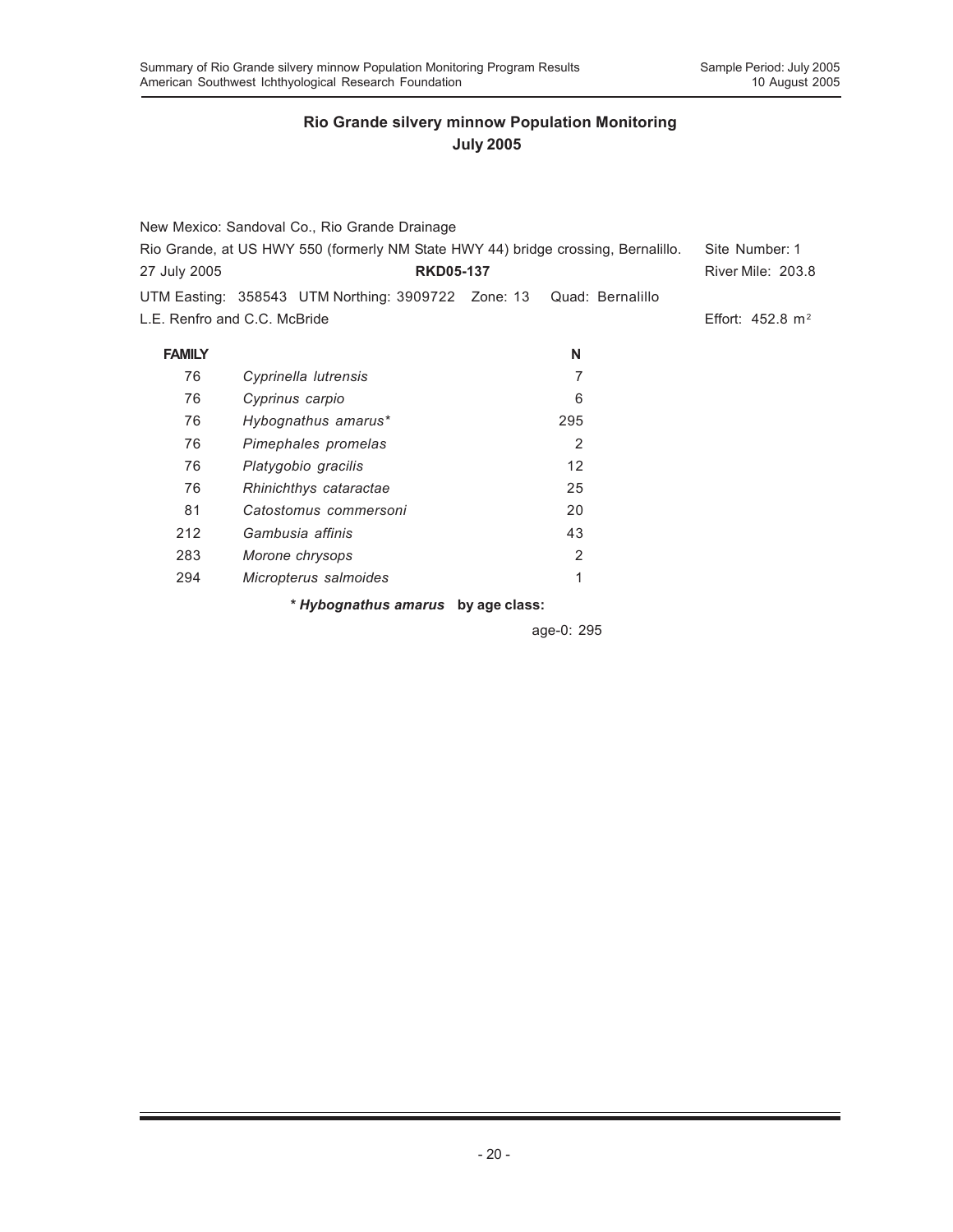|                              | New Mexico: Sandoval Co., Rio Grande Drainage                                 |                  |                             |  |  |
|------------------------------|-------------------------------------------------------------------------------|------------------|-----------------------------|--|--|
|                              | Rio Grande, ca. 4.0 miles downstream of US HWY 550 (formerly NM State HWY 44) |                  |                             |  |  |
|                              | bridge crossing, at Rio Rancho Wastewater Treatment Plant, Rio Rancho.        |                  | River Mile: 200.0           |  |  |
| 27 July 2005                 | <b>RKD05-138</b>                                                              |                  |                             |  |  |
|                              | UTM Easting: 354772 UTM Northing: 3905355 Zone: 13                            | Quad: Bernalillo |                             |  |  |
| L.E. Renfro and C.C. McBride |                                                                               |                  | Effort: $405.9 \text{ m}^2$ |  |  |
| <b>FAMILY</b>                |                                                                               | N                |                             |  |  |
| 76                           | Cyprinella lutrensis                                                          | 31               |                             |  |  |
| 76                           | Cyprinus carpio                                                               | 12               |                             |  |  |
| 76                           | Hybognathus amarus*                                                           | 26               |                             |  |  |
| 76                           | Pimephales promelas                                                           | 11               |                             |  |  |
| 76                           | Platygobio gracilis                                                           | 12               |                             |  |  |
| 76                           | Rhinichthys cataractae                                                        | 3                |                             |  |  |
| 81                           | Catostomus commersoni                                                         | 14               |                             |  |  |
| 212                          | Gambusia affinis                                                              | 187              |                             |  |  |
| 283                          | Morone chrysops                                                               | 3                |                             |  |  |
| 294                          | Micropterus salmoides                                                         | 4                |                             |  |  |
| 295                          | Perca flavescens                                                              | 1                |                             |  |  |
|                              | * Hybognathus amarus by age class:                                            |                  |                             |  |  |
|                              |                                                                               | age-0: $25$      |                             |  |  |
|                              |                                                                               | age-1: 1         |                             |  |  |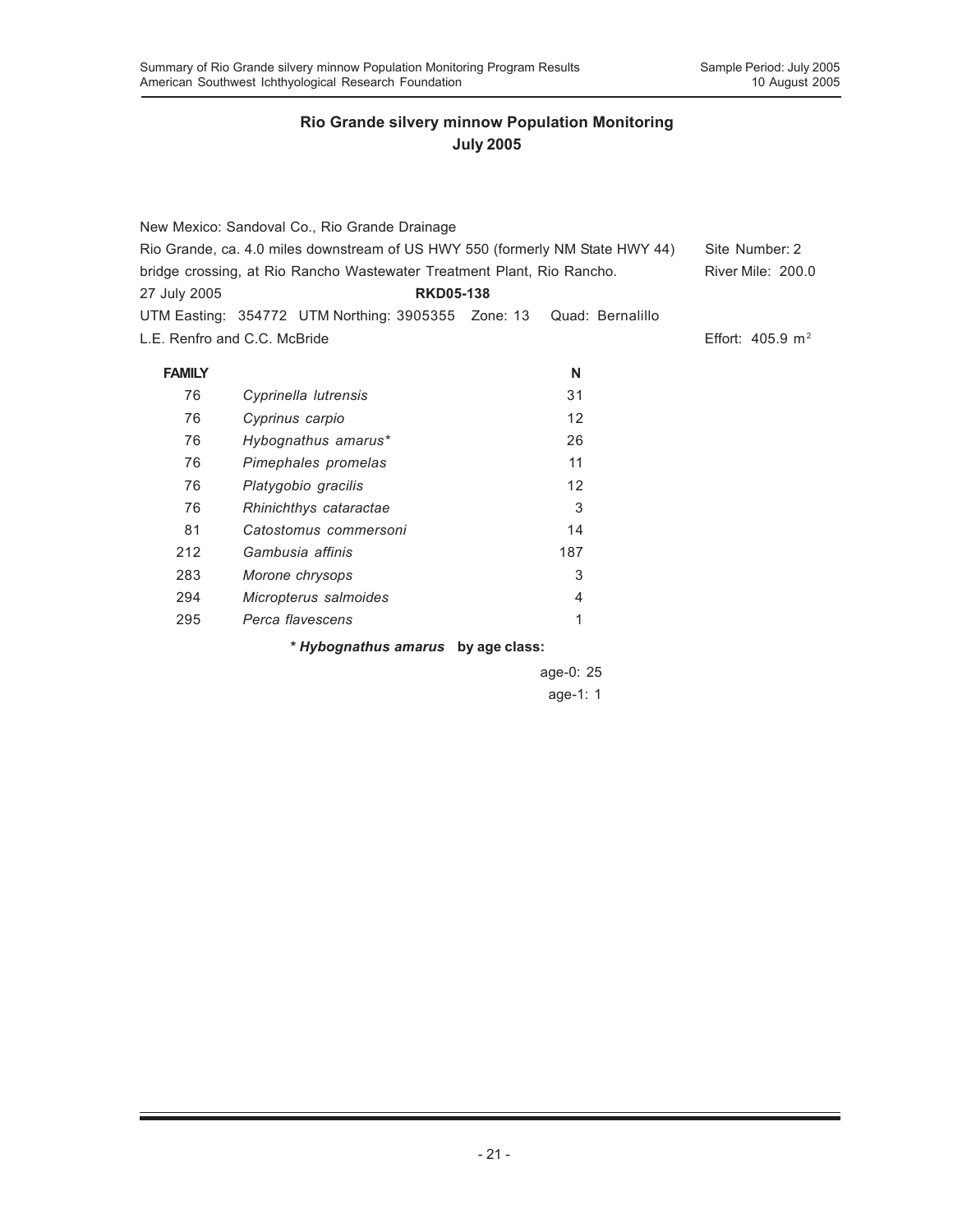|                                                                         | New Mexico: Bernalillo Co., Rio Grande Drainage                           |    |                             |
|-------------------------------------------------------------------------|---------------------------------------------------------------------------|----|-----------------------------|
| Rio Grande, at Central Avenue bridge crossing (US HWY 66), Albuquerque. | Site Number: 3                                                            |    |                             |
| 01 August 2005                                                          | <b>RKD05-147</b>                                                          |    | River Mile: 183.4           |
|                                                                         | UTM Easting: 346840 UTM Northing: 3884094 Zone: 13 Quad: Albuquerque West |    |                             |
|                                                                         | R.K. Dudley and W.H. Brandenburg                                          |    | Effort: $471.6 \text{ m}^2$ |
| <b>FAMILY</b>                                                           |                                                                           | N  |                             |
| 76                                                                      | Cyprinella lutrensis                                                      | 46 |                             |
| 76                                                                      | Cyprinus carpio                                                           | 10 |                             |
| 76                                                                      | Hybognathus amarus*                                                       | 62 |                             |
| 76                                                                      | Pimephales promelas                                                       | 15 |                             |
| 76                                                                      | Platygobio gracilis                                                       | 11 |                             |
| 76                                                                      | Rhinichthys cataractae                                                    | 5  |                             |
| 81                                                                      | Carpiodes carpio                                                          | 9  |                             |
| 81                                                                      | Catostomus commersoni                                                     | 13 |                             |
| 212                                                                     | Gambusia affinis                                                          | 30 |                             |
| 283                                                                     | Morone chrysops                                                           | 6  |                             |
|                                                                         | * Hybognathus amarus by age class:                                        |    |                             |
|                                                                         |                                                                           |    |                             |

age-0: 61 age-1: 1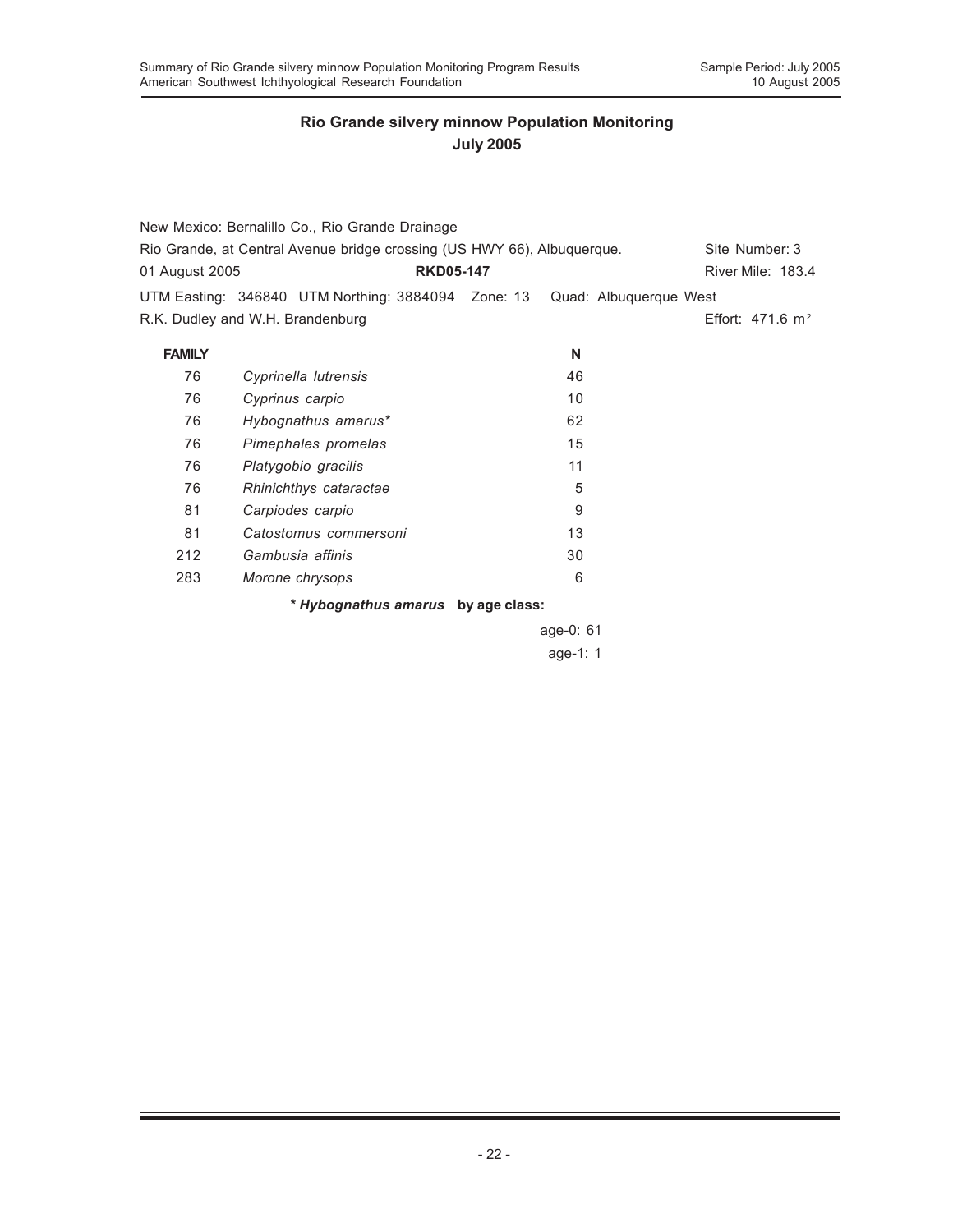| Albuquerque.<br>01 August 2005 | New Mexico: Bernalillo Co., Rio Grande Drainage<br>Rio Grande, at Rio Bravo Blvd. Bridge crossing (NM State HWY 500) crossing,<br><b>RKD05-146</b><br>UTM Easting: 347554 UTM Northing: 3877163 Zone: 13 Quad: Albuquerque West |     |                | Site Number: 4<br><b>River Mile: 178.3</b> |
|--------------------------------|---------------------------------------------------------------------------------------------------------------------------------------------------------------------------------------------------------------------------------|-----|----------------|--------------------------------------------|
|                                | R.K. Dudley and W.H. Brandenburg                                                                                                                                                                                                |     |                | Effort: $511.7 \text{ m}^2$                |
| <b>FAMILY</b>                  |                                                                                                                                                                                                                                 |     | N              |                                            |
| 76                             | Cyprinella lutrensis                                                                                                                                                                                                            | 188 |                |                                            |
| 76                             | Cyprinus carpio                                                                                                                                                                                                                 |     | 2              |                                            |
| 76                             | Hybognathus amarus*                                                                                                                                                                                                             | 147 |                |                                            |
| 76                             | Pimephales promelas                                                                                                                                                                                                             |     | 14             |                                            |
| 76                             | Platygobio gracilis                                                                                                                                                                                                             |     | 18             |                                            |
| 76                             | Rhinichthys cataractae                                                                                                                                                                                                          |     | 1              |                                            |
| 81                             | Carpiodes carpio                                                                                                                                                                                                                | 112 |                |                                            |
| 81                             | Catostomus commersoni                                                                                                                                                                                                           |     | 7              |                                            |
| 93                             | Ictalurus punctatus                                                                                                                                                                                                             |     | 1              |                                            |
| 212                            | Gambusia affinis                                                                                                                                                                                                                |     | 79             |                                            |
| 294                            | Micropterus salmoides                                                                                                                                                                                                           |     | $\overline{2}$ |                                            |
|                                | * Hybognathus amarus by age class:                                                                                                                                                                                              |     |                |                                            |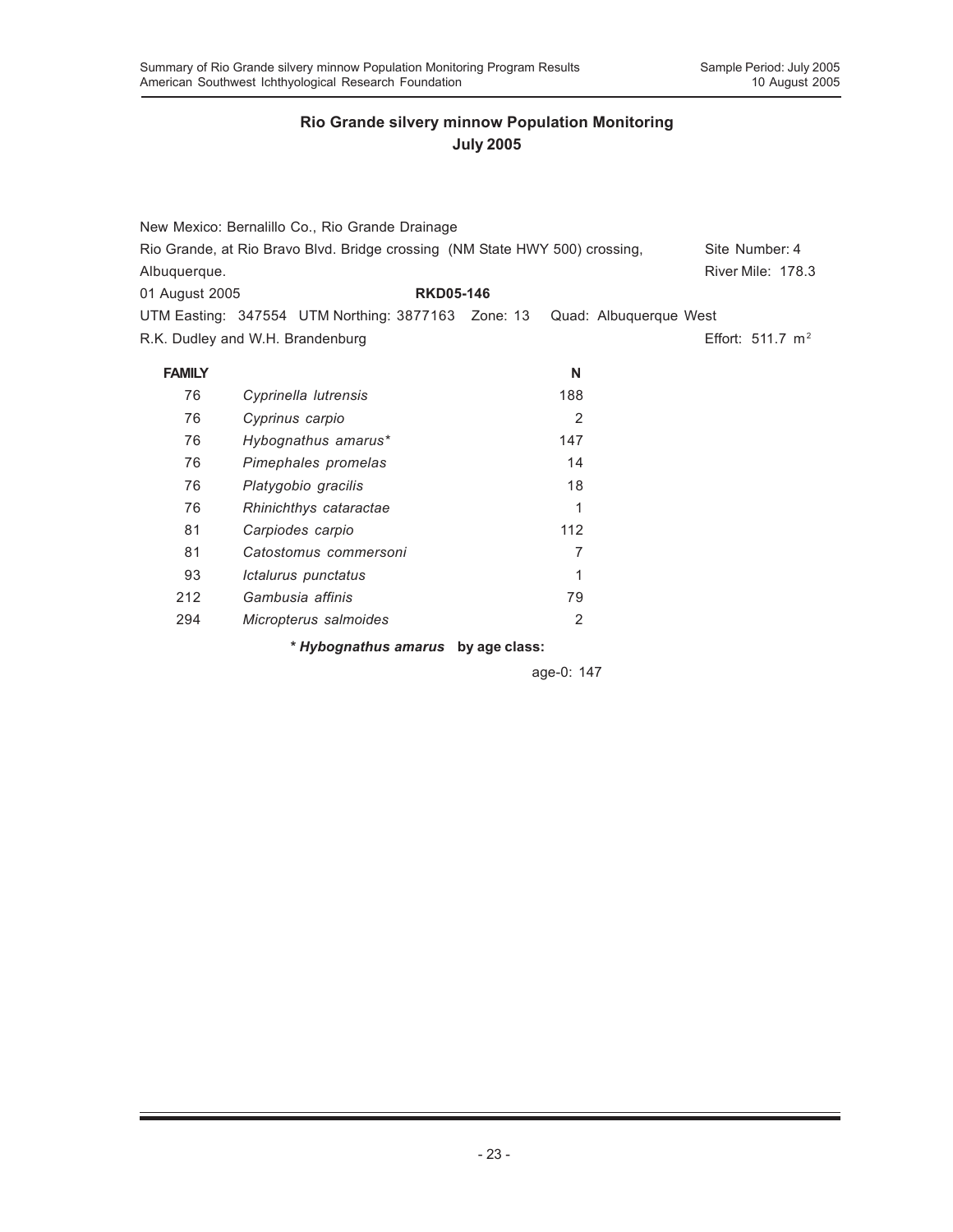|               | New Mexico: Valencia Co., Rio Grande Drainage                          |     |                             |
|---------------|------------------------------------------------------------------------|-----|-----------------------------|
|               | Rio Grande, at Los Lunas Bridge crossing (NM State HWY 49), Los Lunas. |     | Site Number: 5              |
| 29 July 2005  | <b>RKD05-145</b>                                                       |     | River Mile: 161.4           |
|               | UTM Easting: 342898 UTM Northing: 3852531 Zone: 13 Quad: Los Lunas     |     |                             |
|               | M.A. Farrington and W.H. Brandenburg                                   |     | Effort: $384.1 \text{ m}^2$ |
| <b>FAMILY</b> |                                                                        | N   |                             |
| 76            | Cyprinella lutrensis                                                   | 22  |                             |
| 76            | Cyprinus carpio                                                        | 4   |                             |
| 76            | Hybognathus amarus*                                                    | 556 |                             |
| 76            | Pimephales promelas                                                    | 9   |                             |
| 76            | Platygobio gracilis                                                    | 1   |                             |
| 93            | Ictalurus punctatus                                                    | 4   |                             |
| 212           | Gambusia affinis                                                       | 21  |                             |
|               | * Hybognathus amarus by age class:                                     |     |                             |

age-0: 556

| Rio Grande, ca. 1.0 miles upstream of NM State HWY 309/6 bridge crossing, Belen.<br>Site Number: 6<br><b>RKD05-144</b><br><b>River Mile: 151.5</b><br>UTM Easting: 339972 UTM Northing: 3837061 Zone: 13<br>Quad: Tome<br>M.A. Farrington and W.H. Brandenburg<br>Effort: $358.6 \text{ m}^2$<br><b>FAMILY</b><br>N<br>76<br>5<br>Cyprinella lutrensis<br>3<br>76<br>Cyprinus carpio<br>76<br>Hybognathus amarus*<br>1885<br>53<br>76<br>Pimephales promelas<br>2<br>76<br>Platygobio gracilis<br>3<br>81<br>Carpiodes carpio<br>81<br>1<br>Catostomus commersoni<br>7<br>93<br>Ictalurus punctatus<br>43<br>212<br>Gambusia affinis<br>* Hybognathus amarus by age class: |              | New Mexico: Valencia Co., Rio Grande Drainage |  |
|----------------------------------------------------------------------------------------------------------------------------------------------------------------------------------------------------------------------------------------------------------------------------------------------------------------------------------------------------------------------------------------------------------------------------------------------------------------------------------------------------------------------------------------------------------------------------------------------------------------------------------------------------------------------------|--------------|-----------------------------------------------|--|
|                                                                                                                                                                                                                                                                                                                                                                                                                                                                                                                                                                                                                                                                            |              |                                               |  |
|                                                                                                                                                                                                                                                                                                                                                                                                                                                                                                                                                                                                                                                                            | 29 July 2005 |                                               |  |
|                                                                                                                                                                                                                                                                                                                                                                                                                                                                                                                                                                                                                                                                            |              |                                               |  |
|                                                                                                                                                                                                                                                                                                                                                                                                                                                                                                                                                                                                                                                                            |              |                                               |  |
|                                                                                                                                                                                                                                                                                                                                                                                                                                                                                                                                                                                                                                                                            |              |                                               |  |
|                                                                                                                                                                                                                                                                                                                                                                                                                                                                                                                                                                                                                                                                            |              |                                               |  |
|                                                                                                                                                                                                                                                                                                                                                                                                                                                                                                                                                                                                                                                                            |              |                                               |  |
|                                                                                                                                                                                                                                                                                                                                                                                                                                                                                                                                                                                                                                                                            |              |                                               |  |
|                                                                                                                                                                                                                                                                                                                                                                                                                                                                                                                                                                                                                                                                            |              |                                               |  |
|                                                                                                                                                                                                                                                                                                                                                                                                                                                                                                                                                                                                                                                                            |              |                                               |  |
|                                                                                                                                                                                                                                                                                                                                                                                                                                                                                                                                                                                                                                                                            |              |                                               |  |
|                                                                                                                                                                                                                                                                                                                                                                                                                                                                                                                                                                                                                                                                            |              |                                               |  |
|                                                                                                                                                                                                                                                                                                                                                                                                                                                                                                                                                                                                                                                                            |              |                                               |  |
|                                                                                                                                                                                                                                                                                                                                                                                                                                                                                                                                                                                                                                                                            |              |                                               |  |
|                                                                                                                                                                                                                                                                                                                                                                                                                                                                                                                                                                                                                                                                            |              |                                               |  |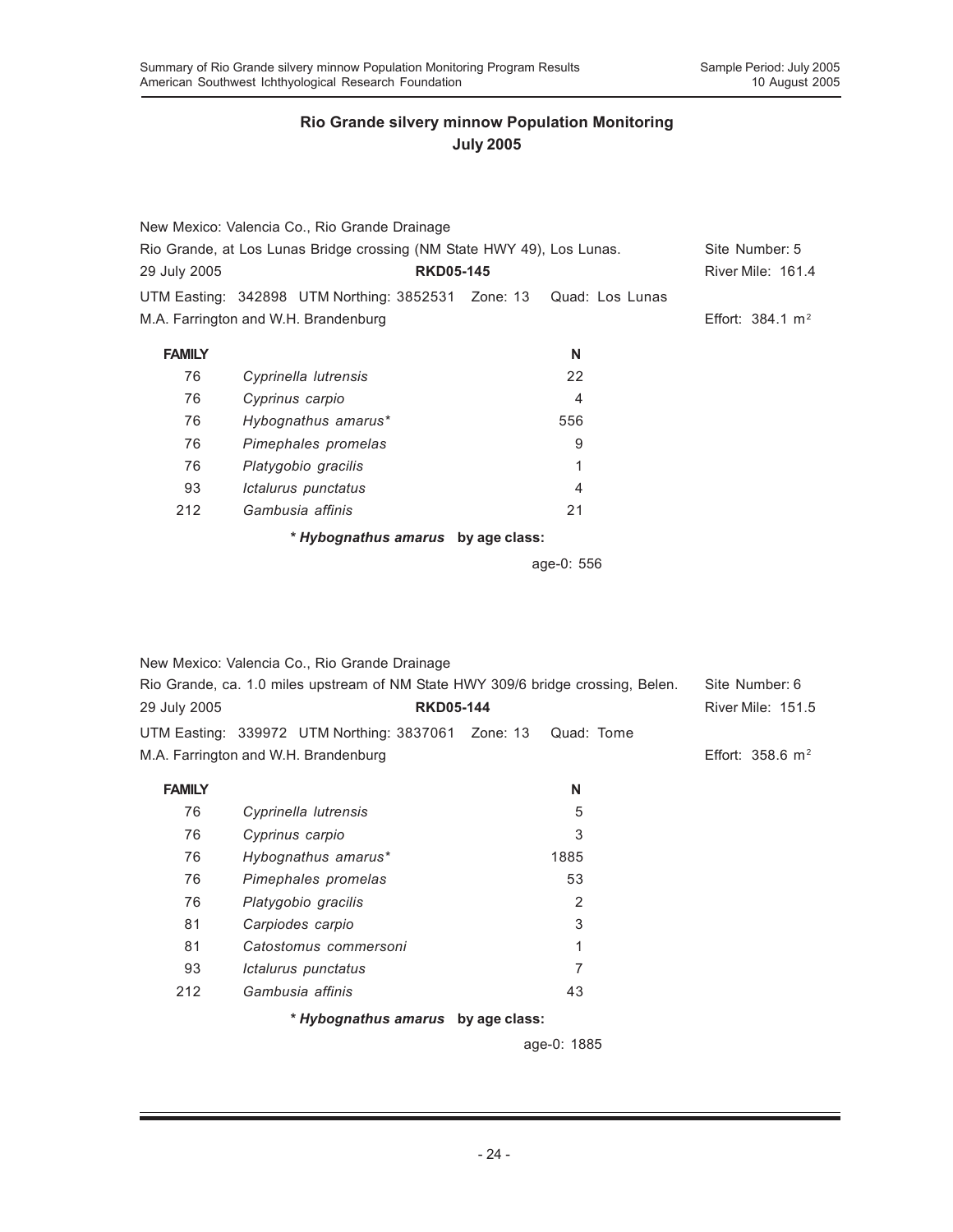|               | New Mexico: Valencia Co., Rio Grande Drainage                                    |               |                             |
|---------------|----------------------------------------------------------------------------------|---------------|-----------------------------|
|               | Rio Grande, ca. 2.2 miles upstream of NM State HWY 346 bridge crossing, Jarales. |               | Site Number: 7              |
| 29 July 2005  | <b>RKD05-143</b>                                                                 |               | River Mile: 143.2           |
|               | UTM Easting: 338136 UTM Northing: 3827329 Zone: 13                               | Quad: Veguita |                             |
|               | M.A. Farrington and W.H. Brandenburg                                             |               | Effort: $373.4 \text{ m}^2$ |
| <b>FAMILY</b> |                                                                                  | N             |                             |
| 76            | Cyprinella lutrensis                                                             | 135           |                             |
| 76            | Cyprinus carpio                                                                  | 36            |                             |
| 76            | Hybognathus amarus*                                                              | 417           |                             |
| 76            | Pimephales promelas                                                              | 33            |                             |
| 93            | Ictalurus punctatus                                                              | 6             |                             |
| 212           | Gambusia affinis                                                                 | 90            |                             |
|               | * Hybognathus amarus by age class:                                               |               |                             |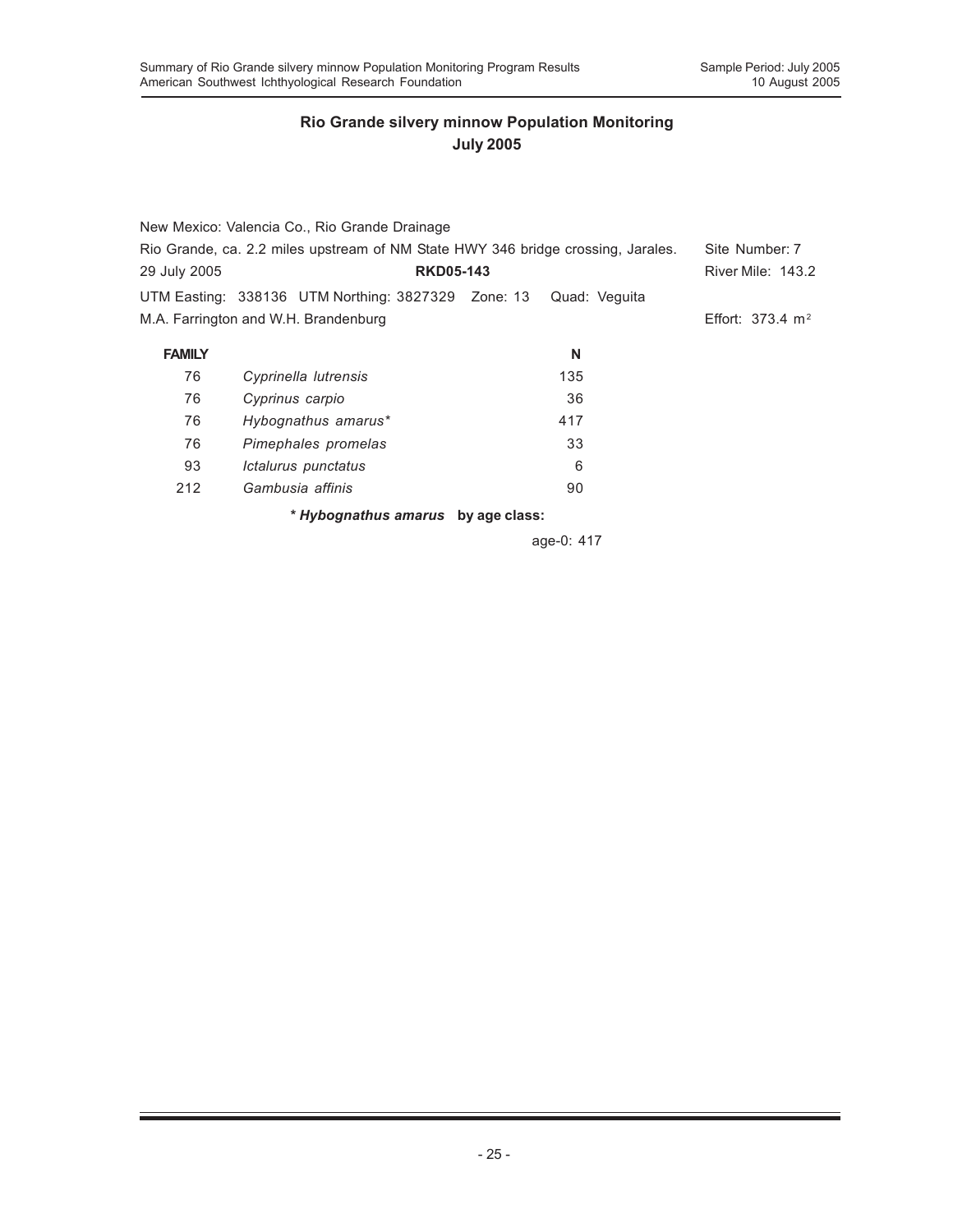|               | New Mexico: Socorro Co., Rio Grande Drainage        |                |                     |
|---------------|-----------------------------------------------------|----------------|---------------------|
|               | Rio Grande, at US HWY 60 bridge crossing, Bernardo. |                |                     |
| 28 July 2005  | <b>RKD05-142</b>                                    |                | River Mile: 130.6   |
|               | UTM Easting: 334604 UTM Northing: 3809726 Zone: 13  | Quad: Abeytas  |                     |
|               | W.H. Brandenburg, M.A. Farrington, and L.E. Renfro  |                | Effort: 292.1 $m^2$ |
| <b>FAMILY</b> |                                                     | N              |                     |
| 76            | Cyprinella lutrensis                                | 95             |                     |
| 76            | Cyprinus carpio                                     | 11             |                     |
| 76            | Hybognathus amarus*                                 | 430            |                     |
| 76            | Pimephales promelas                                 | 86             |                     |
| 76            | Platygobio gracilis                                 | $\overline{2}$ |                     |
| 81            | Carpiodes carpio                                    | 6              |                     |
| 93            | Ameiurus natalis                                    | 1              |                     |
| 93            | Ictalurus punctatus                                 | $\overline{4}$ |                     |
| 212           | Gambusia affinis                                    | 50             |                     |
| 283           | Morone chrysops                                     | 6              |                     |
| 294           | Micropterus salmoides                               | 1              |                     |

*\* Hybognathus amarus* **by age class:**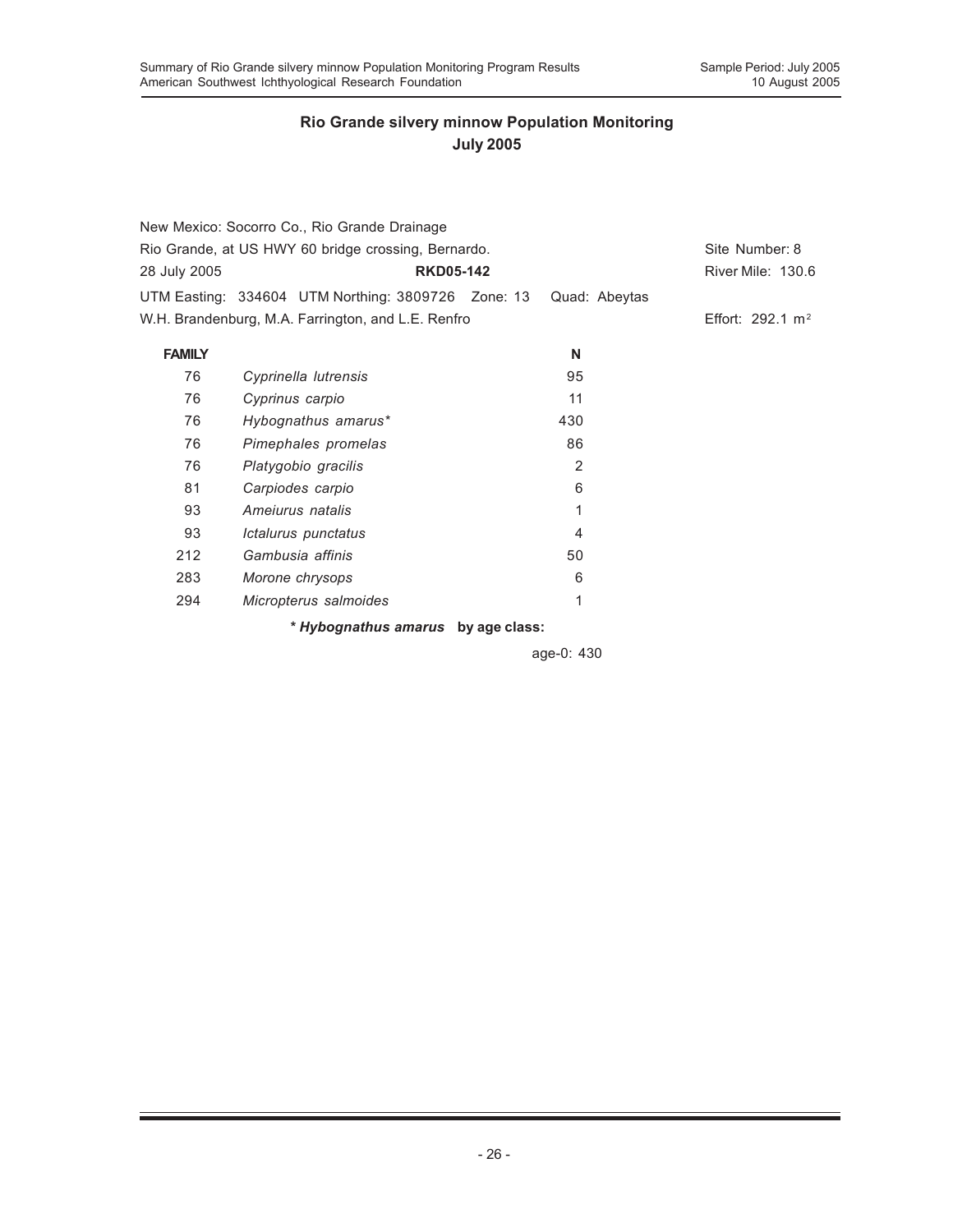|               | New Mexico: Socorro Co., Rio Grande Drainage                                     |               |                          |
|---------------|----------------------------------------------------------------------------------|---------------|--------------------------|
|               | Rio Grande, ca. 3.5 miles downstream of the US HWY 60 bridge crossing, Bernardo. |               |                          |
| 28 July 2005  | <b>RKD05-141</b>                                                                 |               | <b>River Mile: 127.0</b> |
|               | UTM Easting: 331094 UTM Northing: 3805229 Zone: 13                               | Quad: Abeytas |                          |
|               | W.H. Brandenburg, M.A. Farrington, and L.E. Renfro                               |               | Effort: 388.3 $m^2$      |
| <b>FAMILY</b> |                                                                                  | N             |                          |
| 76            | Cyprinella lutrensis                                                             | 125           |                          |
| 76            | Cyprinus carpio                                                                  | 20            |                          |
| 76            | Hybognathus amarus*                                                              | 148           |                          |
| 76            | Pimephales promelas                                                              | 170           |                          |
| 76            | Platygobio gracilis                                                              | 1             |                          |
| 81            | Carpiodes carpio                                                                 | 1             |                          |
| 93            | Ictalurus punctatus                                                              |               |                          |
| 212           | Gambusia affinis                                                                 | 341           |                          |
| 283           | Morone chrysops                                                                  | 3             |                          |
|               | * Hybognathus amarus by age class:                                               |               |                          |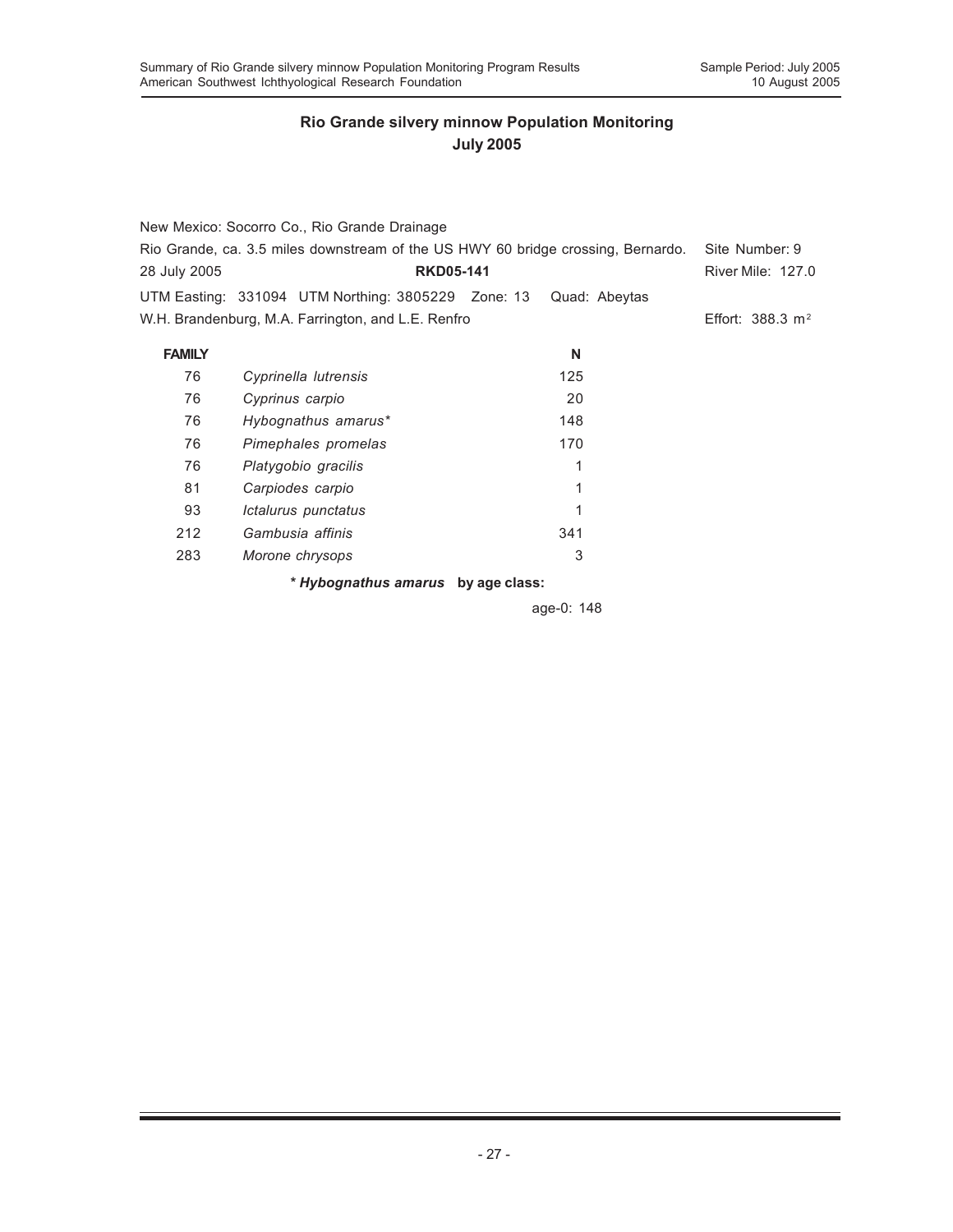|               | New Mexico: Socorro Co., Rio Grande Drainage                               |     |                |                             |
|---------------|----------------------------------------------------------------------------|-----|----------------|-----------------------------|
|               | Rio Grande, ca. 0.6 miles upstream of San Acacia Diversion Dam, San Acacia |     |                | Site Number: 9.5            |
| 28 July 2005  | <b>RKD05-140</b>                                                           |     |                | River Mile: 116.8           |
|               | UTM Easting: 327902 UTM Northing: 3792603 Zone: 13                         |     | Quad: La Joya  |                             |
|               | W.H. Brandenburg, M.A. Farrington, and L.E. Renfro                         |     |                | Effort: $367.7 \text{ m}^2$ |
| <b>FAMILY</b> |                                                                            |     | N              |                             |
| 76            | Cyprinella lutrensis                                                       | 272 |                |                             |
| 76            | Cyprinus carpio                                                            |     | $\overline{4}$ |                             |
| 76            | Hybognathus amarus*                                                        | 88  |                |                             |
| 76            | Pimephales promelas                                                        |     | 13             |                             |
| 81            | Carpiodes carpio                                                           | 45  |                |                             |
| 93            | Ameiurus melas                                                             |     | 2              |                             |
| 93            | Ictalurus punctatus                                                        |     | $\mathbf{2}$   |                             |
| 212           | Gambusia affinis                                                           | 312 |                |                             |
|               | * Hybognathus amarus by age class:                                         |     |                |                             |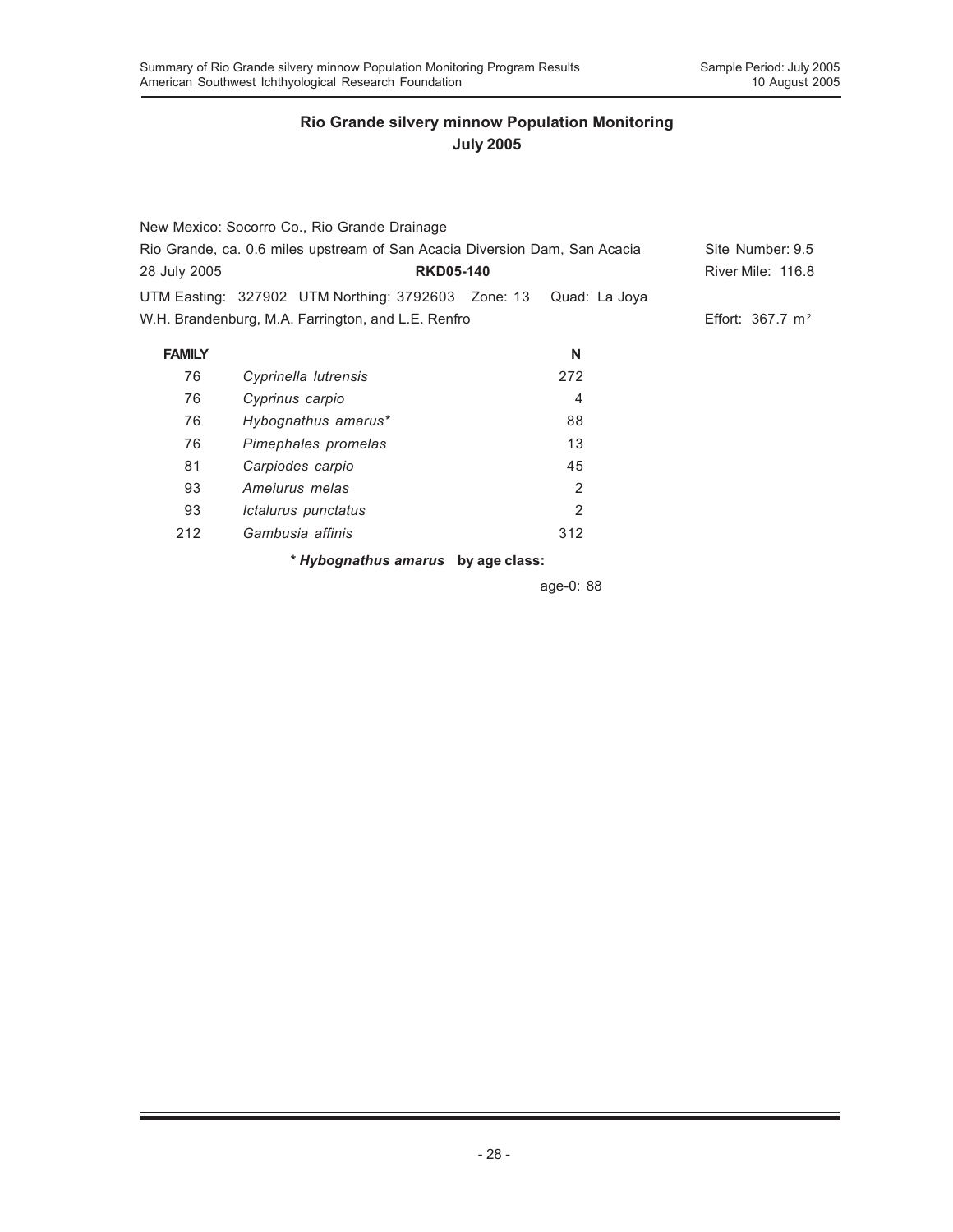|                                                                  | New Mexico: Socorro Co., Rio Grande Drainage       |  |                  |                     |
|------------------------------------------------------------------|----------------------------------------------------|--|------------------|---------------------|
| Rio Grande, directly below San Acacia Diversion Dam, San Acacia. |                                                    |  | Site Number: 10  |                     |
| 28 July 2005                                                     | <b>RKD05-139</b>                                   |  |                  | River Mile: 116.2   |
|                                                                  | UTM Easting: 326162 UTM Northing: 3791977 Zone: 13 |  | Quad: San Acacia |                     |
|                                                                  | W.H. Brandenburg, M.A. Farrington, and L.E. Renfro |  |                  | Effort: 220.9 $m^2$ |
| <b>FAMILY</b>                                                    |                                                    |  | N                |                     |
| 69                                                               | Dorosoma cepedianum                                |  | 62               |                     |
| 76                                                               | Cyprinella lutrensis                               |  | 129              |                     |
| 76                                                               | Cyprinus carpio                                    |  | 48               |                     |
| 76                                                               | Hybognathus amarus*                                |  | 1729             |                     |
| 76                                                               | Pimephales promelas                                |  | 144              |                     |
| 76                                                               | Platygobio gracilis                                |  | 26               |                     |
| 81                                                               | Carpiodes carpio                                   |  | 12               |                     |
| 81                                                               | Ictiobus bubalus                                   |  | 1                |                     |
| 93                                                               | Ictalurus punctatus                                |  | 1                |                     |
| 212                                                              | Gambusia affinis                                   |  | 68               |                     |
| 283                                                              | Morone chrysops                                    |  | 3                |                     |
| 294                                                              | Micropterus salmoides                              |  | 1                |                     |
|                                                                  | * Hybognathus amarus by age class:                 |  |                  |                     |
|                                                                  |                                                    |  | age-0: 1727      |                     |
|                                                                  |                                                    |  | age-1: $2$       |                     |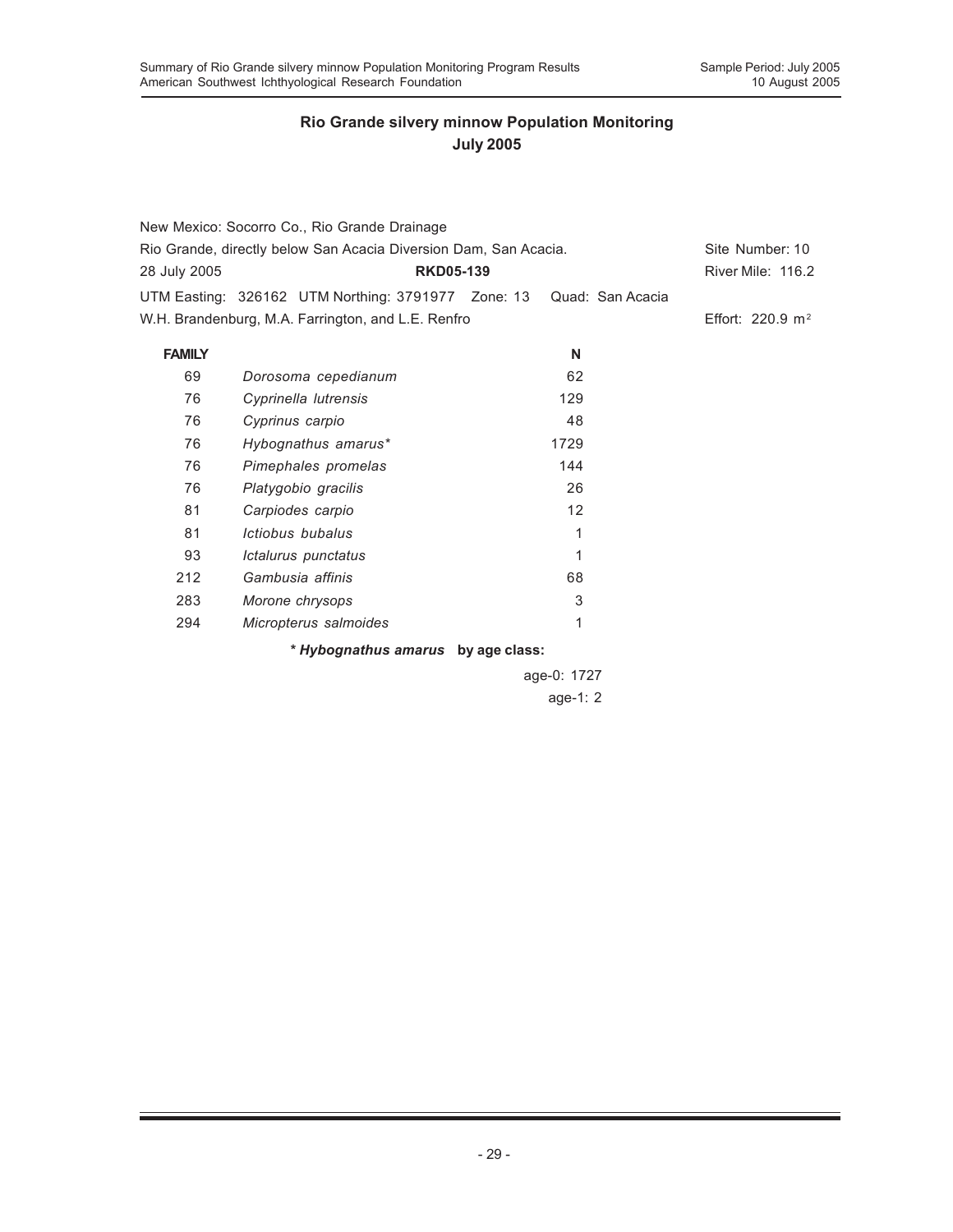|               | New Mexico: Socorro Co., Rio Grande Drainage                                  |               |                             |
|---------------|-------------------------------------------------------------------------------|---------------|-----------------------------|
|               | Rio Grande, ca. 1.5 miles downstream of San Acacia Diversion Dam, San Acacia. |               |                             |
| 26 July 2005  | <b>RKD05-134</b>                                                              |               | <b>River Mile: 114.6</b>    |
|               | UTM Easting: 325263 UTM Northing: 3790442 Zone: 13                            | Quad: Lemitar |                             |
|               | M.A. Farrington, L.E. Renfro, and C.C. McBride                                |               | Effort: $333.0 \text{ m}^2$ |
| <b>FAMILY</b> |                                                                               | N             |                             |
| 69            | Dorosoma cepedianum                                                           | 2             |                             |
| 76            | Cyprinella lutrensis                                                          | 84            |                             |
| 76            | Cyprinus carpio                                                               | 2             |                             |
| 76            | Hybognathus amarus*                                                           | 1093          |                             |
| 76            | Pimephales promelas                                                           | 70            |                             |
| 76            | Platygobio gracilis                                                           | 17            |                             |
| 81            | Carpiodes carpio                                                              | 6             |                             |
| 81            | Ictiobus bubalus                                                              | 1             |                             |
| 212           | Gambusia affinis                                                              | 21            |                             |
|               | * Hybognathus amarus by age class:                                            |               |                             |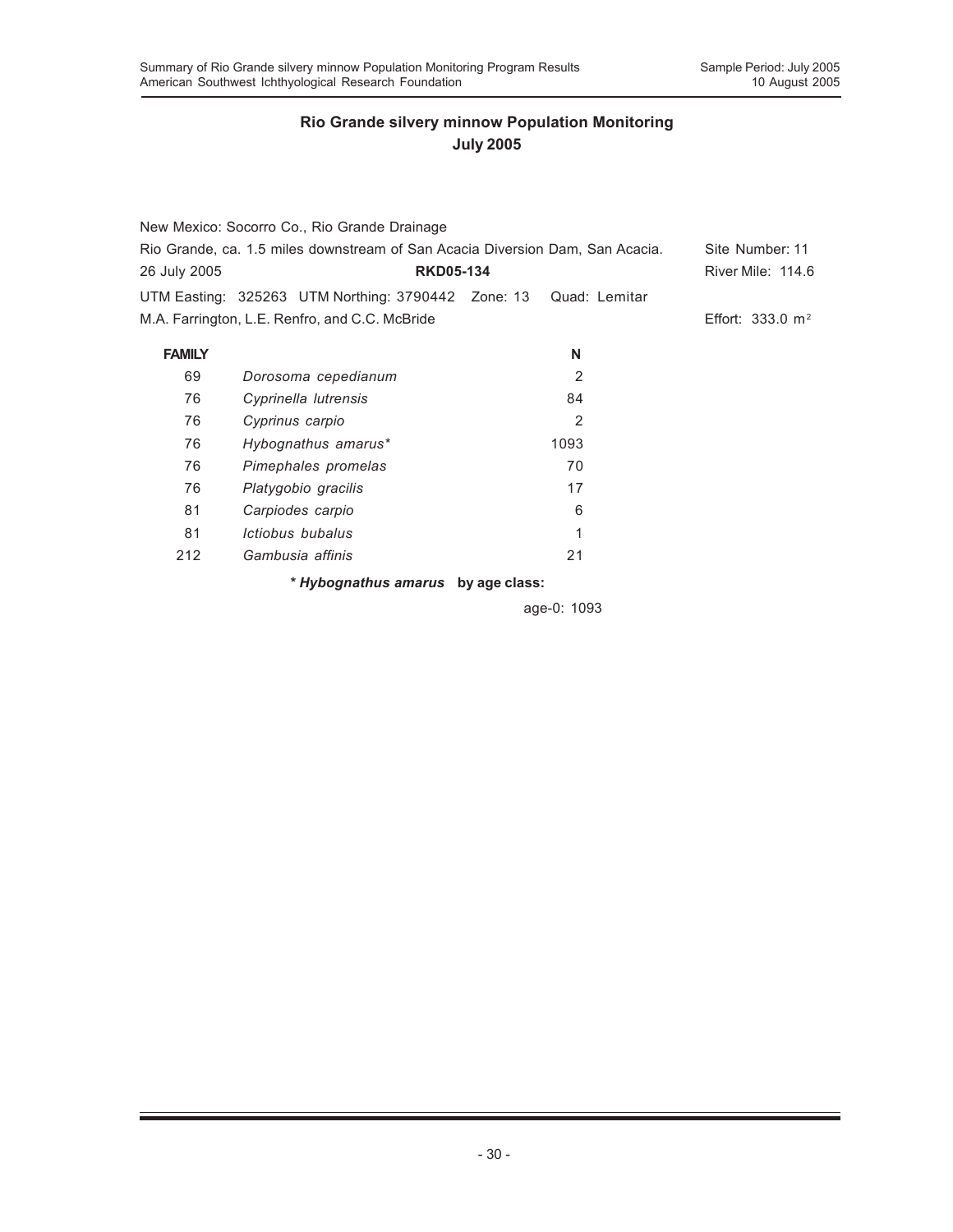|               | New Mexico: Socorro Co., Rio Grande Drainage                                   |                |                             |
|---------------|--------------------------------------------------------------------------------|----------------|-----------------------------|
|               | Rio Grande, east of Socorro, 0.5 miles upstream of Socorro Low Flow Conveyance |                | Site Number: 12             |
|               | Channel bridge and east just upstream of Socorro Wastewater Treatment Plant,   |                | River Mile: 99.5            |
| 26 July 2005  | <b>RKD05-133</b>                                                               |                |                             |
|               | UTM Easting: 327097 UTM Northing: 3771043 Zone: 13 Quad: Loma de las Canas     |                |                             |
|               | M.A. Farrington, L.E. Renfro, and C.C. McBride                                 |                | Effort: $468.1 \text{ m}^2$ |
|               |                                                                                |                |                             |
| <b>FAMILY</b> |                                                                                | N              |                             |
| 69            | Dorosoma cepedianum                                                            | $\overline{2}$ |                             |
| 76            | Cyprinella lutrensis                                                           | 28             |                             |
| 76            | Cyprinus carpio                                                                | 7              |                             |
| 76            | Hybognathus amarus*                                                            | 529            |                             |
| 76            | Pimephales promelas                                                            | 64             |                             |
| 76            | Platygobio gracilis                                                            | 20             |                             |
| 93            | Ictalurus punctatus                                                            | 15             |                             |
| 212           | Gambusia affinis                                                               | 119            |                             |
|               | * Hybognathus amarus by age class:                                             |                |                             |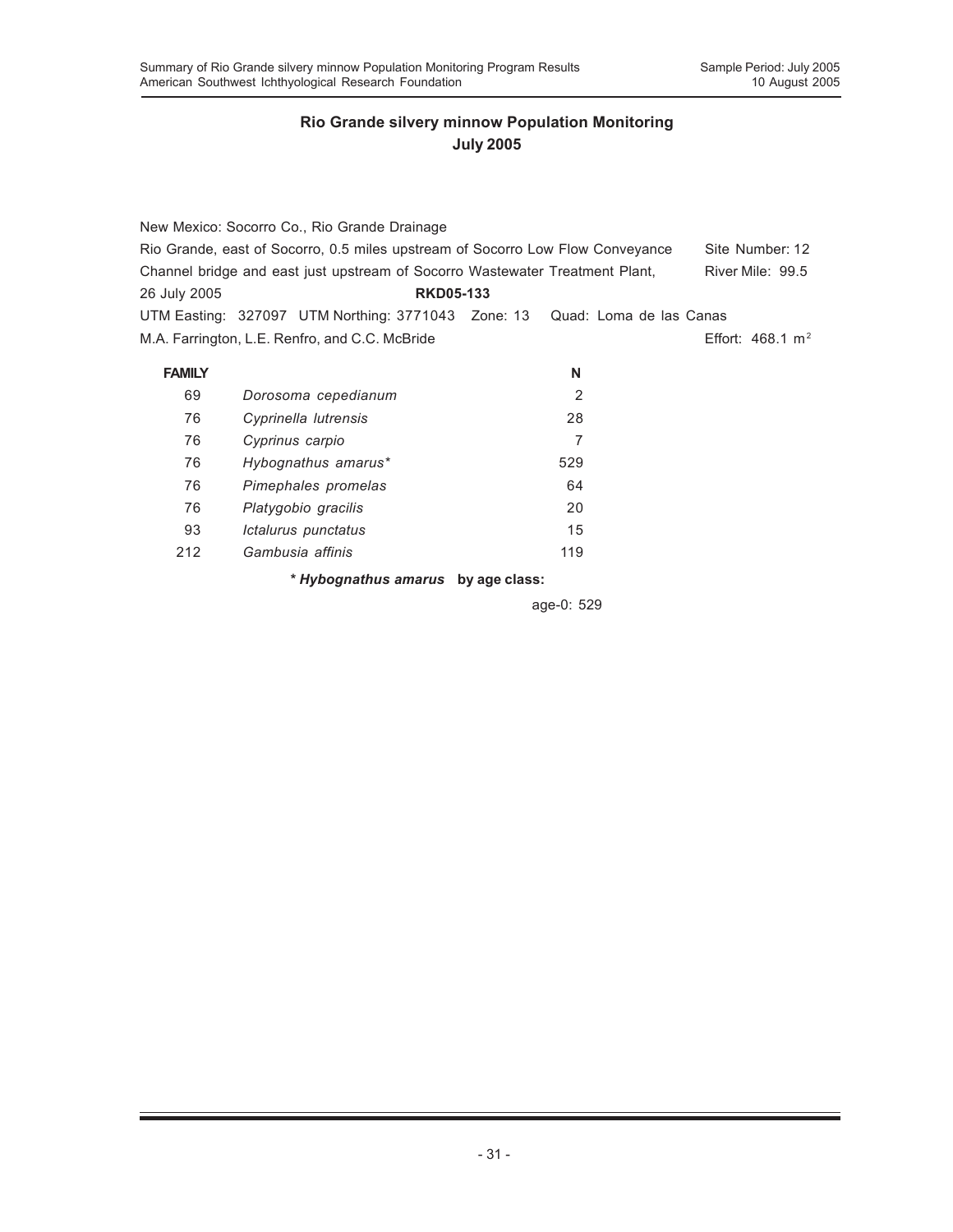|               | New Mexico: Socorro Co., Rio Grande Drainage                         |     |                             |
|---------------|----------------------------------------------------------------------|-----|-----------------------------|
|               | Rio Grande, ca. 4.0 miles upstream of U.S. 380 bridge crossing.      |     | Site Number: 13             |
| 26 July 2005  | <b>RKD05-132</b>                                                     |     | River Mile: 91.7            |
|               | UTM Easting: 328140 UTM Northing: 3761283 Zone: 13 Quad: San Antonio |     |                             |
|               | M.A. Farrington, L.E. Renfro, and C.C. McBride                       |     | Effort: $426.5 \text{ m}^2$ |
| <b>FAMILY</b> |                                                                      | N   |                             |
| 69            | Dorosoma cepedianum                                                  | 12  |                             |
| 76            | Cyprinella lutrensis                                                 | 41  |                             |
| 76            | Cyprinus carpio                                                      | 30  |                             |
| 76            | Hybognathus amarus*                                                  | 173 |                             |
| 76            | Pimephales promelas                                                  | 176 |                             |
| 76            | Platygobio gracilis                                                  | 11  |                             |
| 81            | Carpiodes carpio                                                     | 7   |                             |
| 81            | Ictiobus bubalus                                                     | 6   |                             |
| 93            | Ameiurus melas                                                       | 1   |                             |
| 93            | Ictalurus punctatus                                                  | 19  |                             |
| 212           | Gambusia affinis                                                     | 52  |                             |

*\* Hybognathus amarus* **by age class:**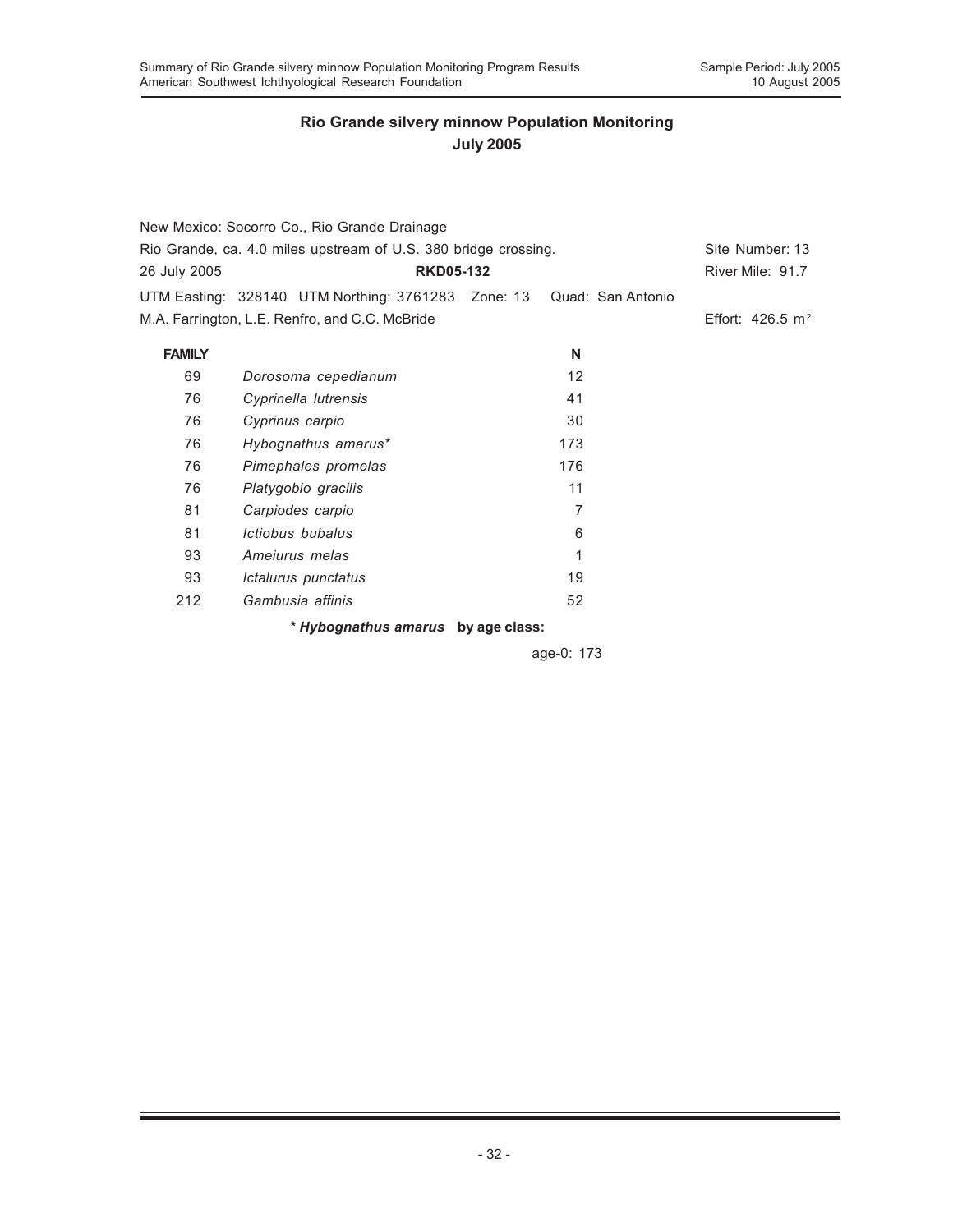|               | New Mexico: Socorro Co., Rio Grande Drainage                         |                |                             |  |
|---------------|----------------------------------------------------------------------|----------------|-----------------------------|--|
|               | Rio Grande, at US HWY 380 bridge crossing, San Antonio.              |                | Site Number: 14             |  |
| 26 July 2005  | <b>RKD05-131</b>                                                     |                | River Mile: 87.1            |  |
|               | UTM Easting: 328914 UTM Northing: 3754471 Zone: 13 Quad: San Antonio |                |                             |  |
|               | M.A. Farrington, L.E. Renfro, and C.C. McBride                       |                | Effort: $404.6 \text{ m}^2$ |  |
| <b>FAMILY</b> |                                                                      | N              |                             |  |
| 69            | Dorosoma cepedianum                                                  | 8              |                             |  |
| 76            | Cyprinella lutrensis                                                 | 133            |                             |  |
| 76            | Cyprinus carpio                                                      | 38             |                             |  |
| 76            | Hybognathus amarus*                                                  | 9              |                             |  |
| 76            | Pimephales promelas                                                  | 78             |                             |  |
| 76            | Platygobio gracilis                                                  | $\overline{4}$ |                             |  |
| 93            | Ictalurus punctatus                                                  | 1              |                             |  |
| 212           | Gambusia affinis                                                     | 138            |                             |  |
|               | * Hybognathus amarus by age class:                                   |                |                             |  |

age-0: 9

New Mexico: Socorro Co., Rio Grande Drainage

|                                            | Rio Grande, directly east of Bosque del Apache National Wildlife Refuge Headquarters. Site Number: 15 |  |                     |  |
|--------------------------------------------|-------------------------------------------------------------------------------------------------------|--|---------------------|--|
| 25 July 2005                               | <b>RKD05-130</b>                                                                                      |  | River Mile: 79.1    |  |
|                                            | UTM Easting: 327055 UTM Northing: 3740839 Zone: 13 Quad: San Antonio SE                               |  |                     |  |
| R.K. Dudley, L.E. Renfro, and C.C. McBride |                                                                                                       |  | Effort: 547.1 $m^2$ |  |

| <b>FAMILY</b> |                         | N   |  |
|---------------|-------------------------|-----|--|
| 76            | Cyprinella lutrensis    | 148 |  |
| 76            | Cyprinus carpio         | 95  |  |
| 76            | Hybognathus amarus*     | 13  |  |
| 76            | Pimephales promelas     | 106 |  |
| 81            | Carpiodes carpio        | 42  |  |
| 81            | <i>Ictiobus bubalus</i> | 2   |  |
| 93            | Ictalurus punctatus     | 38  |  |
| 212           | Gambusia affinis        | 42  |  |
|               |                         |     |  |

*\* Hybognathus amarus* **by age class:**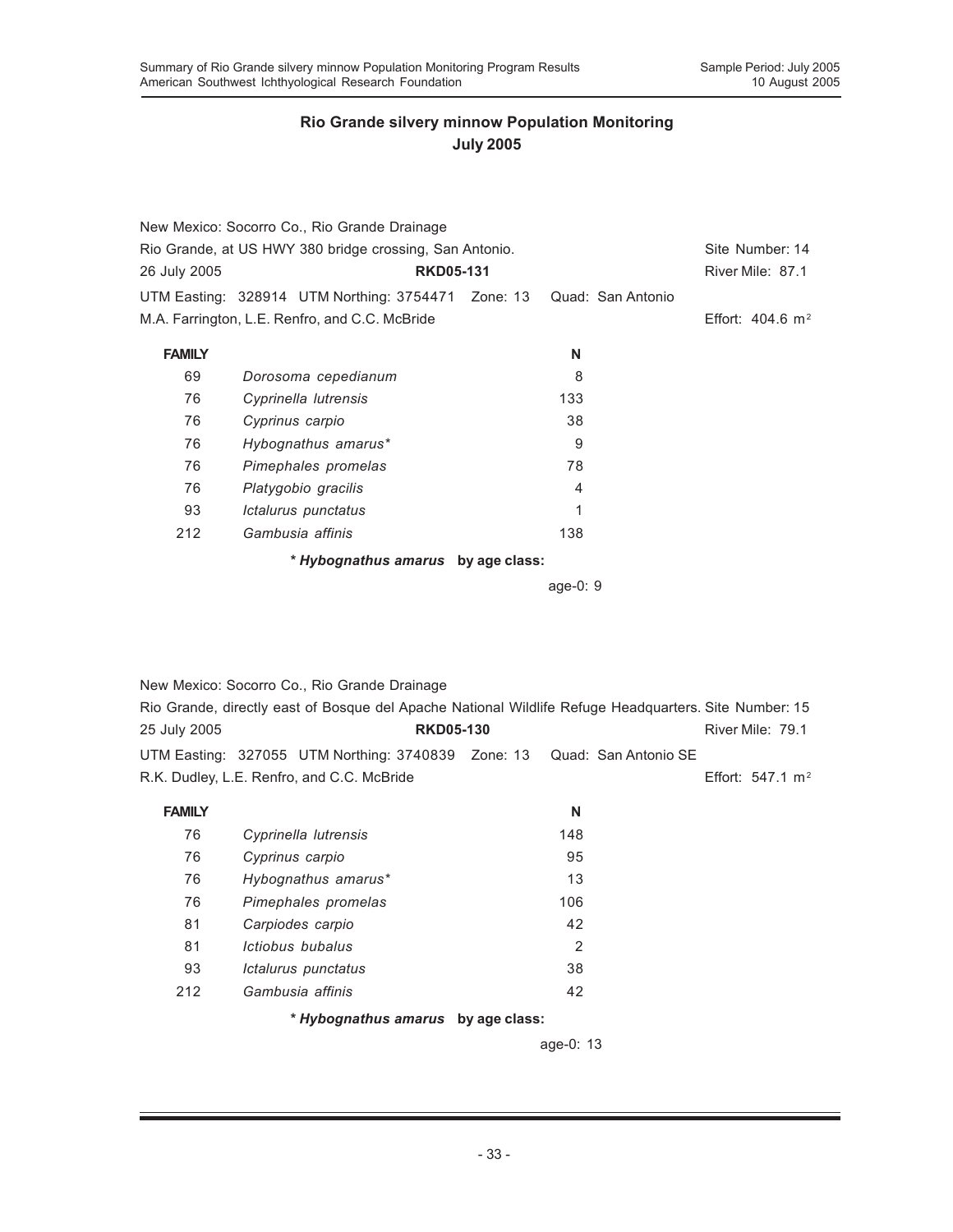| New Mexico: Socorro Co., Rio Grande Drainage             |                                                                      |                             |  |                  |  |  |  |  |  |
|----------------------------------------------------------|----------------------------------------------------------------------|-----------------------------|--|------------------|--|--|--|--|--|
| Rio Grande, at San Marcial Railroad Bridge, San Marcial. |                                                                      | Site Number: 16             |  |                  |  |  |  |  |  |
| <b>RKD05-129</b><br>25 July 2005                         |                                                                      |                             |  | River Mile: 68.6 |  |  |  |  |  |
|                                                          | UTM Easting: 315284 UTM Northing: 3728347 Zone: 13 Quad: San Marcial |                             |  |                  |  |  |  |  |  |
| R.K. Dudley, L.E. Renfro, and C.C. McBride               |                                                                      | Effort: $425.3 \text{ m}^2$ |  |                  |  |  |  |  |  |
| <b>FAMILY</b>                                            |                                                                      | N                           |  |                  |  |  |  |  |  |
| 69                                                       | Dorosoma cepedianum                                                  | 214                         |  |                  |  |  |  |  |  |
| 76                                                       | Cyprinella lutrensis                                                 | 82                          |  |                  |  |  |  |  |  |
| 76                                                       | Cyprinus carpio                                                      | 52                          |  |                  |  |  |  |  |  |
| 76                                                       | Hybognathus amarus*                                                  | 12                          |  |                  |  |  |  |  |  |
| 76                                                       | Pimephales promelas                                                  | 16                          |  |                  |  |  |  |  |  |
| 76                                                       | Pimephales vigilax                                                   | 1                           |  |                  |  |  |  |  |  |
| 76                                                       | Platygobio gracilis                                                  | 7                           |  |                  |  |  |  |  |  |
| 81                                                       | Ictiobus bubalus                                                     | 69                          |  |                  |  |  |  |  |  |
| 93                                                       | Ictalurus punctatus                                                  | 20                          |  |                  |  |  |  |  |  |
|                                                          | * Hybognathus amarus by age class:                                   |                             |  |                  |  |  |  |  |  |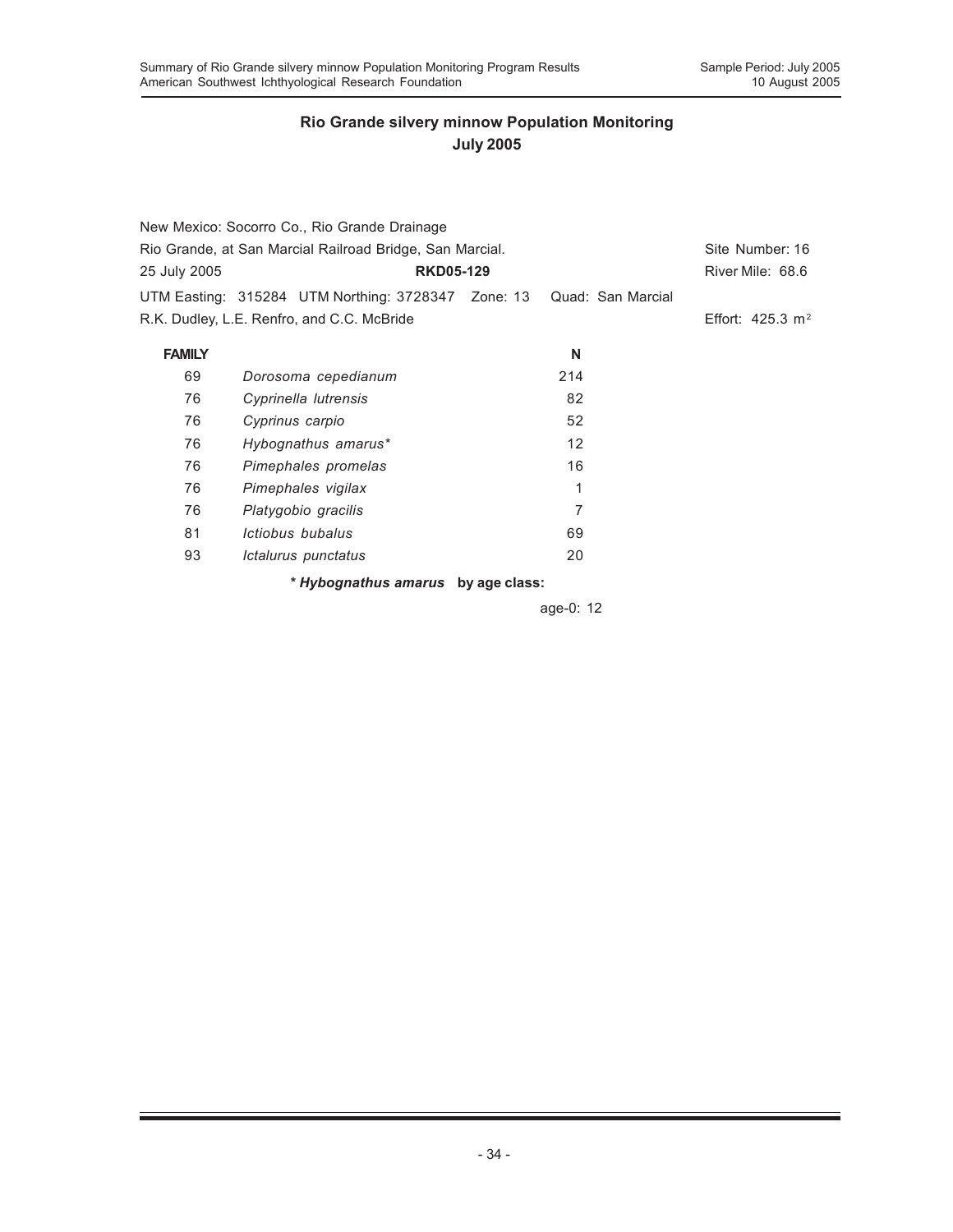New Mexico: Socorro Co., Rio Grande Drainage Rio Grande, at (former) confluence with the Low Flow Conveyance Channel, 16.0 miles Site Number: 17 downstream of the southern end of Bosque del Apache National Wildlife Refuge; ca. 8 River Mile: 60.5 miles downstream of the San Marcial Railroad Bridge crossing. 25 July 2005 **RKD05-128** UTM Easting: 309487 UTM Northing: 3718178 Zone: 13 Quad: Paraje Well R.K. Dudley, L.E. Renfro, and C.C. McBride Effort: 479.1 m<sup>2</sup> **FAMILY N** 69 *Dorosoma cepedianum* 15 76 *Cyprinella lutrensis* 81 76 *Cyprinus carpio* 231 76 *Hybognathus amarus\** 2 81 *Carpiodes carpio* 1 81 *Ictiobus bubalus* 14 93 *Ictalurus punctatus* 3

*\* Hybognathus amarus* **by age class:**

212 *Gambusia affinis* 21 283 *Morone chrysops* 1